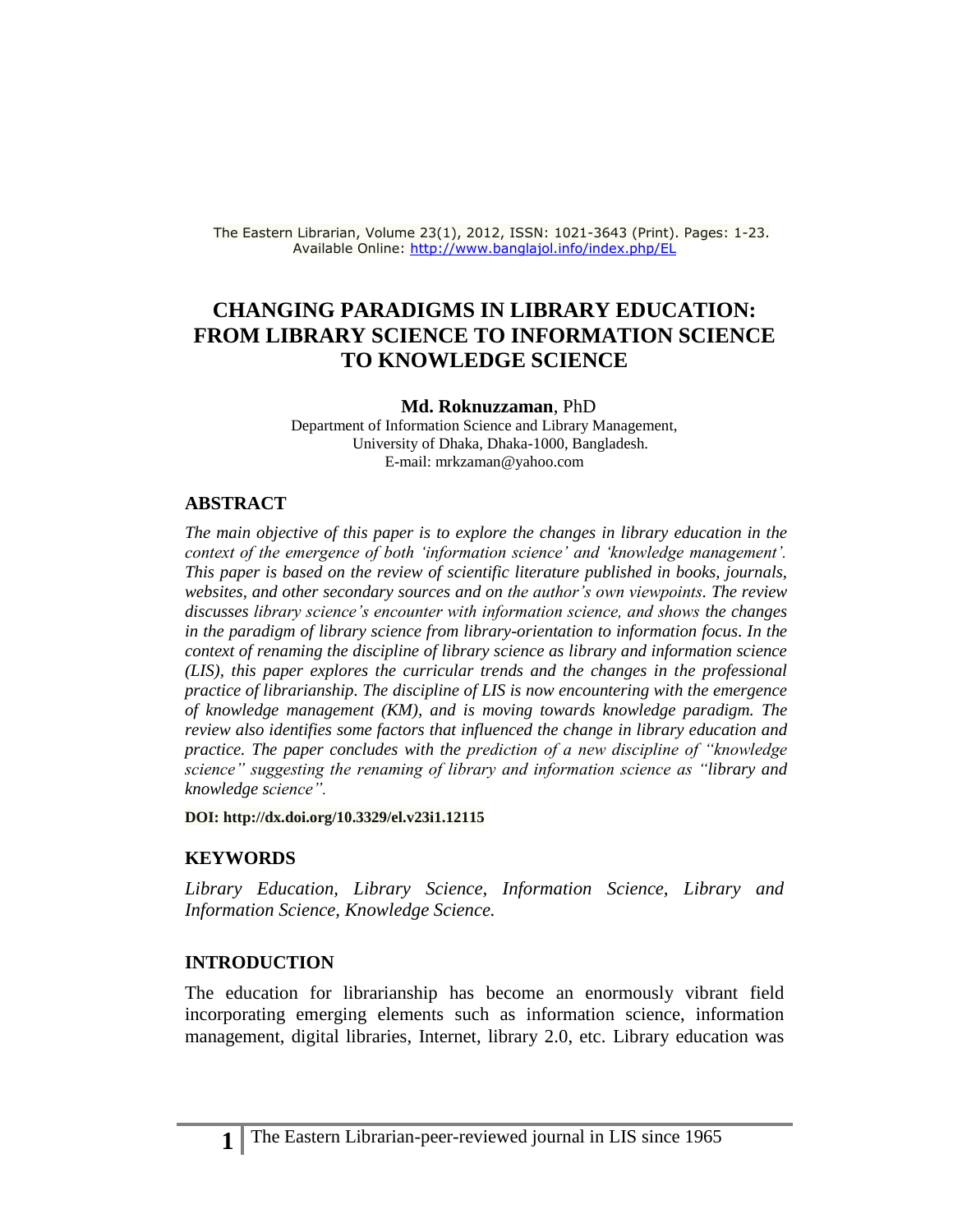formally started at Columbia University, USA in 1887 with the establishment of the School of Library Economy by Melvil Dewey (Wilson & Hermanson, 1998). But the most influential drive toward the emergence of library science was the establishment of the Graduate Library School (GLS) at the University of Chicago in 1926 (Richardson, 1982). With the emergence of information science after World War II, the field of library science experienced dramatic changes. The profound impact of information and technology on the library environment has altered the face of traditional librarianship, and library education has acquired a new platform by incorporating the information paradigm into its name. The rapid evolution of the discipline exerts a great effect on its education and practice, affecting both content and pedagogy.

In "Roadmap to change: Emerging roles of information professionals", Omekwa and Eteng (2006) asserted that The School of Information Studies at Syracuse University (2002) has rightfully observed:

"at the start of the  $21<sup>st</sup>$  century, libraries find ... cultural and social transformation. Technological advances have redefined the information environment …The library profession is evolving, redefining itself to meet the challenges of the changing environment. In an era in which increasing sectors of the economy are devolved to information management, the librarian's task will be to translate the profession's traditional values and expertise to meet the demand of the new environment" (p.268).

The dominant paradigm of information has thus redefined and reengineered the library profession, and has influenced the renaming of library schools. The surveys of the literature and of LIS schools' homepages suggest the diversity of school names, with different combinations of 'library' and/or 'information'. The importance of the name changes reflects a shift from the "library focus" to the "information focus" of the discipline.

The idea of knowledge economy has accelerated the growth of  $KM - a$  new paradigm for information processing and innovation. There is a clear indication in the literature that a number of authorities having backgrounds in library and/or information science have contributed to the emergence and development of KM, along with other promoters of KM such as business, management, ICT, and so on. Wen (2005) describes the emergence of KM first in the business sector, then in higher education, and now in library management. Although KM is of recent origin, Sarrafzadeh (2005) finds its older roots in the LIS literature, when Hawkins (2000) claims that for many in the academic world, it is an old concept, a function historically performed by librarians. The movement of KM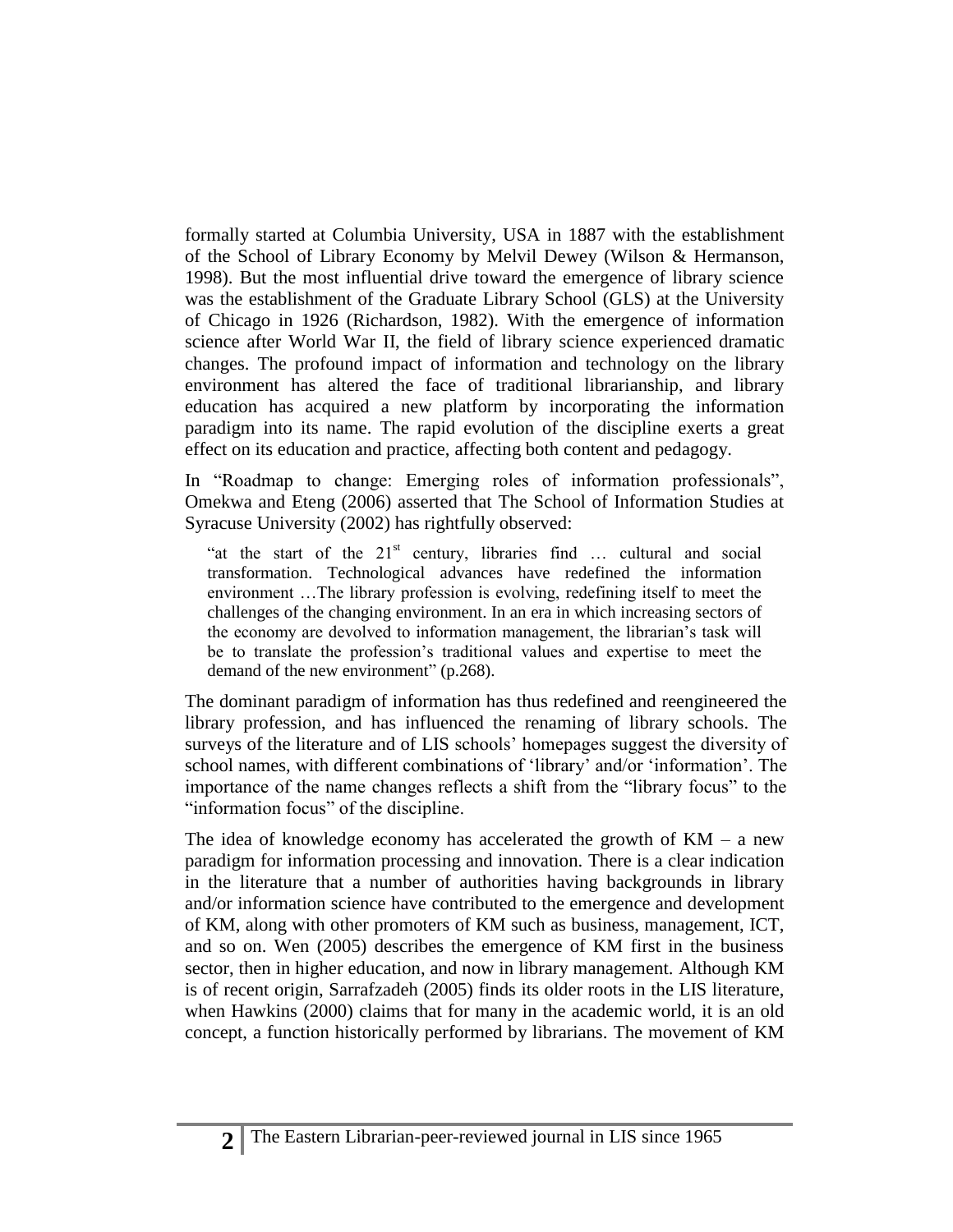into LIS indicates KM's relevance to LIS, and the fact is that KM has now been incorporated into formal LIS education and practice. Thus library education has encountered with two major events, namely "information science" and "knowledge management", and in such context, the paper examines the pattern of change in library education and explores the causes behind these changes.

## **OBJECTIVES AND METHODOLOGY**

The main objective of this paper is to examine the encounter of library science with both information science and knowledge management. More specifically, the objectives are as follows:

- to describe the paradigm shift in library education in the context of incorporating information science into library science
- to identify the trends in education and professional practice of librarianship
- to explore the responses of LIS towards the emergence of knowledge management
- to identify the factors which have influenced to change in library education, and
- to suggest a new name for library and information science.

The paper is based on the review of literature and on author's own viewpoints. A comprehensive search of scientific literature with the phrases "library education", "library science", "information science", "information education", "library and information science", "knowledge management", "knowledge management and LIS", "paradigm change in LIS", etc. published in books, journals, online sources, etc. is conducted. A qualitative content analysis of relevant literature is made to address each of the above objectives.

## **LIBRARY SCIENCE'S ENCOUNTER WITH INFORMATION SCIENCE**

Library science concentrates on the theory and fundamental principles of librarianship, while librarianship is concerned with library practice (Landridge, 1978). As library science is often defined as a theory of library practices (Nitecki, 1993), its intellectual foundations contain the selection, organization, planning, and management of library resources, and guidance in their use (Carnovsky, 1964). The concept of information science emerged and developed after the Second World War. During the 1960s and the early 1970s, academia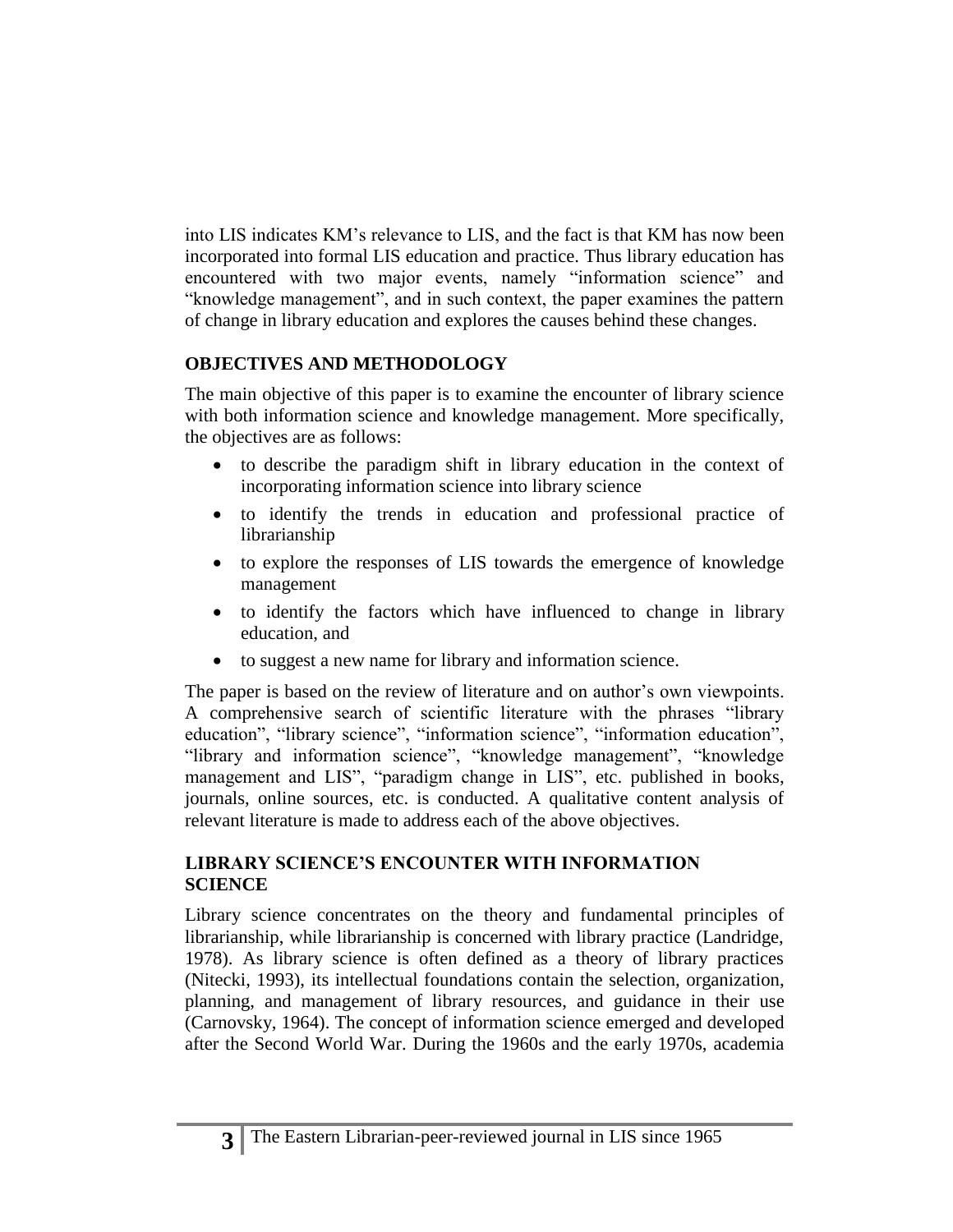embraced the new discipline of information science, and practitioners in a number of fields claimed information science as their own because of its interdisciplinary nature (Garfield, 1980).

#### **The Library Science vs. Information Science Debate**

Disputes and differences of opinions exist as to the relationship of library science with information science, and therefore, the responses of library science to information science in terms of integration are also various. The lack of consensus, together with the changing state of the profession, has led to an identity crisis of students regarding the nature of information science and its relation to the discipline of librarianship (Alimohammadi & Sajjadi, 2007). According to Schrader (1995), library science and information science are two different domains, information science is a subset of library science, library science is a subset of information science, both are a unified domain with various combinations of library science and information science, and finally, a superordinate domain encompassing both library science and information science, and frequently many other domains as well (pp. 40-44). The diverse opinions, however, can broadly be categorized into two groups:

### *Two Different Disciplines*

Authors like Taylor (1966), Borko (1968), Tague (1979), Gleaves (1982), and Saracevic (1982; 1992) have argued that information science is an independent discipline. Saracevic (1982) has argued for a separation and divorce of information science from library science. He further considers that librarianship and information science are two different fields in a strong interdisciplinary relation, rather than one and the same field, or one being a special case of the other (Saracevic, 1992).

### *A Unified Discipline*

Swanson (1965), Hayes (1969; 1994), Apostle and Raymond (1986) among others have argued that information science and library science have become an integrated field of study. Hayes (1994) mentions that together librarianship and information science share common concerns with each of them, but they approach them from different perspectives and with different priorities. Stieg (1992) remarks that "one can regard the two as identical; information science is simply librarianship under another name… a branch of librarianship, a junior partner in an ancient enterprise. Others consider information science the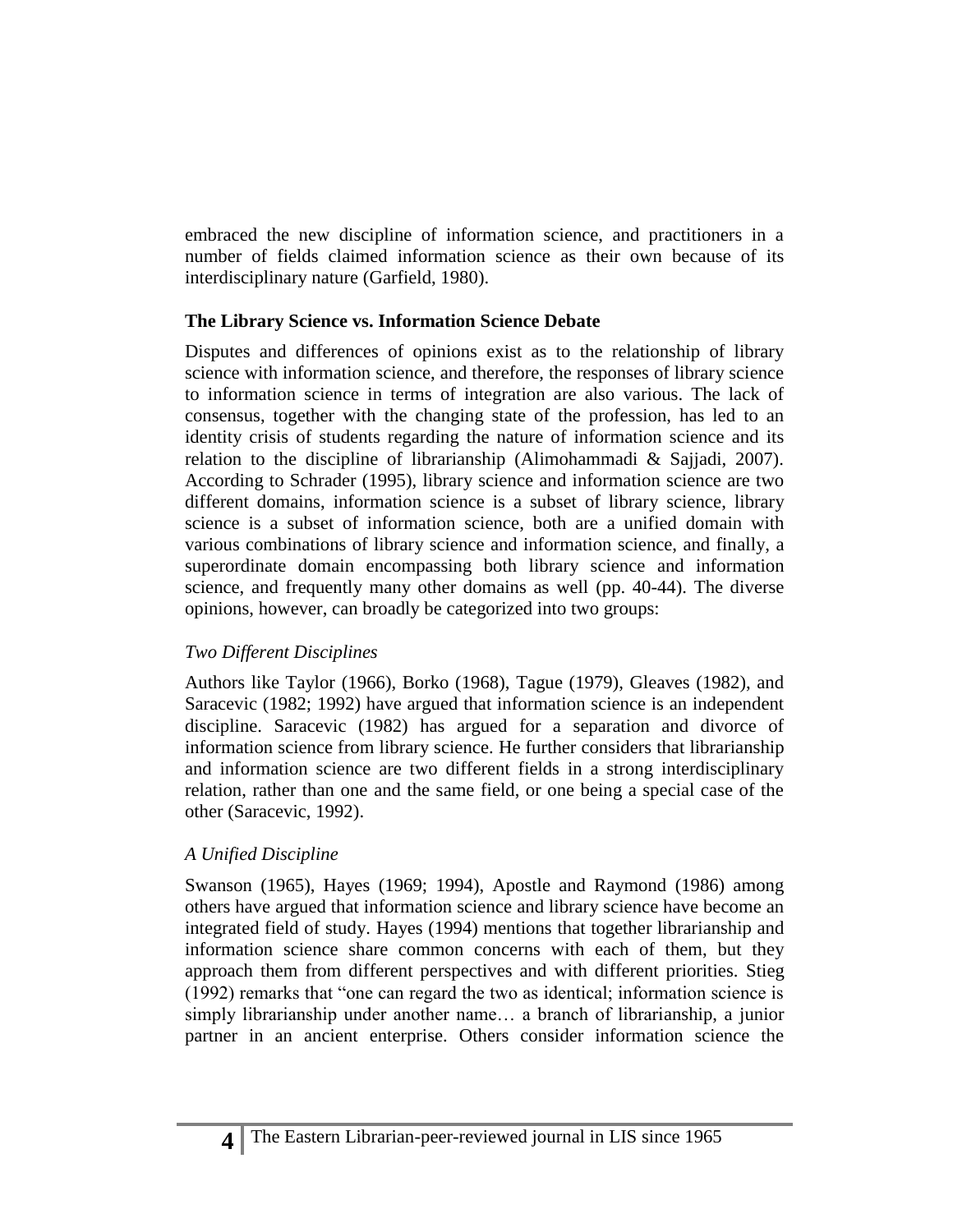theoretical foundation of all the information professions and librarianship one of its application. And finally, there is library-and-information science, the new federated discipline" (p.13).

### **Incorporation of Information Science into Library Science**

Inspite of having an ambivalent attitude of library science community towards their responses to information science, the decades of the 1960s and the 1970s witnessed the study of information science within the programmes of library schools. Stieg, (1992) mentions that during this period, there was much criticism of the failure of library schools to integrate information science into their curricula, but now this integration has taken place at all levels. A number of studies have shown that information science and technology has a great deal of relevance to library science (Artandi, 1969; Fosdick, 1978, 1984; Tague, 1979; Davis & Shaw, 1981).

Fosdick found that all information science courses offered in graduate schools of library science fell into five categories, almost similar to Belzer et al.'s (1975) cluster analysis of information science courses. A large majority of the schools (about 80%) offered courses in library automation, and information storage and retrieval, which appeared to constitute the "core" of information science education in library schools. Systems analysis, interactive computer systems, and programming courses were also taught in some library schools. Tague (1979) found that all of the 7 graduate library schools in Canada incorporated information science components into their curricula without changing their fundamental orientation towards library work. Therefore, she mentioned that 'traditionalists' feel that information science is an integral part of librarianship, and 'nontraditionalists' feel that it is a separate discipline.

### **Renaming Library Schools: From Library Paradigm to Information Paradigm**

Since 1972, there has been a shift in emphasis from 'library' to 'information science' (Colson, 1980). Durrance (2004) reports that, by the end of 1980s, library school programmes achieved a near total shift from "library"-only focused names to "library and information" or "information and library" designations. Galvin (1995) remarks that the issue of "the L word" is one further status issue peculiar to the information field. Logan and Hsieh-Yee state (2001) that, by 1996, only one of the accredited schools in the U.S. remained a school of library science: most were called "library and information studies" or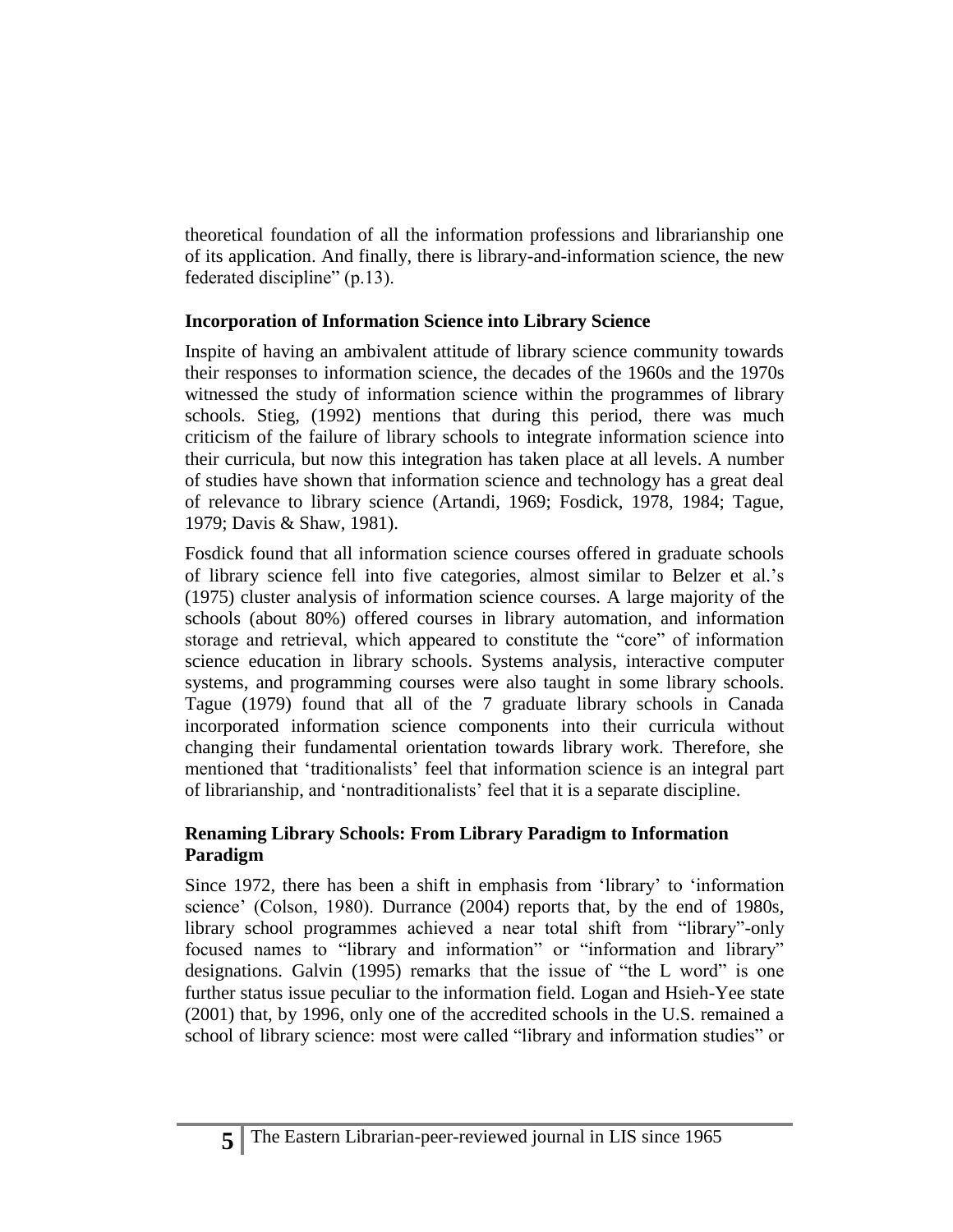"library and information science", and five omitted the word "library" altogether. By 2000, ten schools out of 56 accredited LIS schools had no mention of "library".

Durrance (2004) further observes that Syracuse University became the first "information school" by not only including information in the name of the program, but by also becoming the first school to drop the designation "library" entirely from its name. The trend continued at an accelerated pace, and by early 2004, nearly one-third of accredited LIS programmes (16 of 52) have chosen to remove "library" from their official names. Thus, a group of "I-schools" has emerged from schools formerly known as schools of library and information science. In a recent study, Alimohammadi and Sajjadi (2007) report that more than 98.5% (69 out of 70) of library schools in Canada, the USA, and the UK have changed their names, and that less than 45% (31 out of 70) have changed completely their titles from the traditional forms, e.g., librarianship, library science, and library studies, to the newer ones. The diversity in renaming these library schools is shown in Table 1 and Table 2.

| Names of the schools (Canada and the USA)        | No of schools |
|--------------------------------------------------|---------------|
| Library and Information Science/s                | 19            |
| Library and Information Studies                  | 11            |
| Information                                      | 5             |
| <b>Information Studies</b>                       | 5             |
| <b>Information and Library Science</b>           | 3             |
| <b>Information Sciences</b>                      | 3             |
| Communication, Information and Library Studies   |               |
| <b>Informatics</b>                               |               |
| <b>Information and Computer Sciences</b>         |               |
| <b>Information and Media Studies</b>             |               |
| <b>Information Management</b>                    |               |
| <b>Information Resources and Library Science</b> |               |
| Information Science and Learning Technologies    |               |
| Library and Information Management               |               |
| Library Science                                  |               |
| Library, Archival and Information Studies        |               |
| Total                                            | 56            |

Table 1: Changing Names of LIS Schools in Canada and the USA

Source: Alimohammadi and Sajjadi (2007)

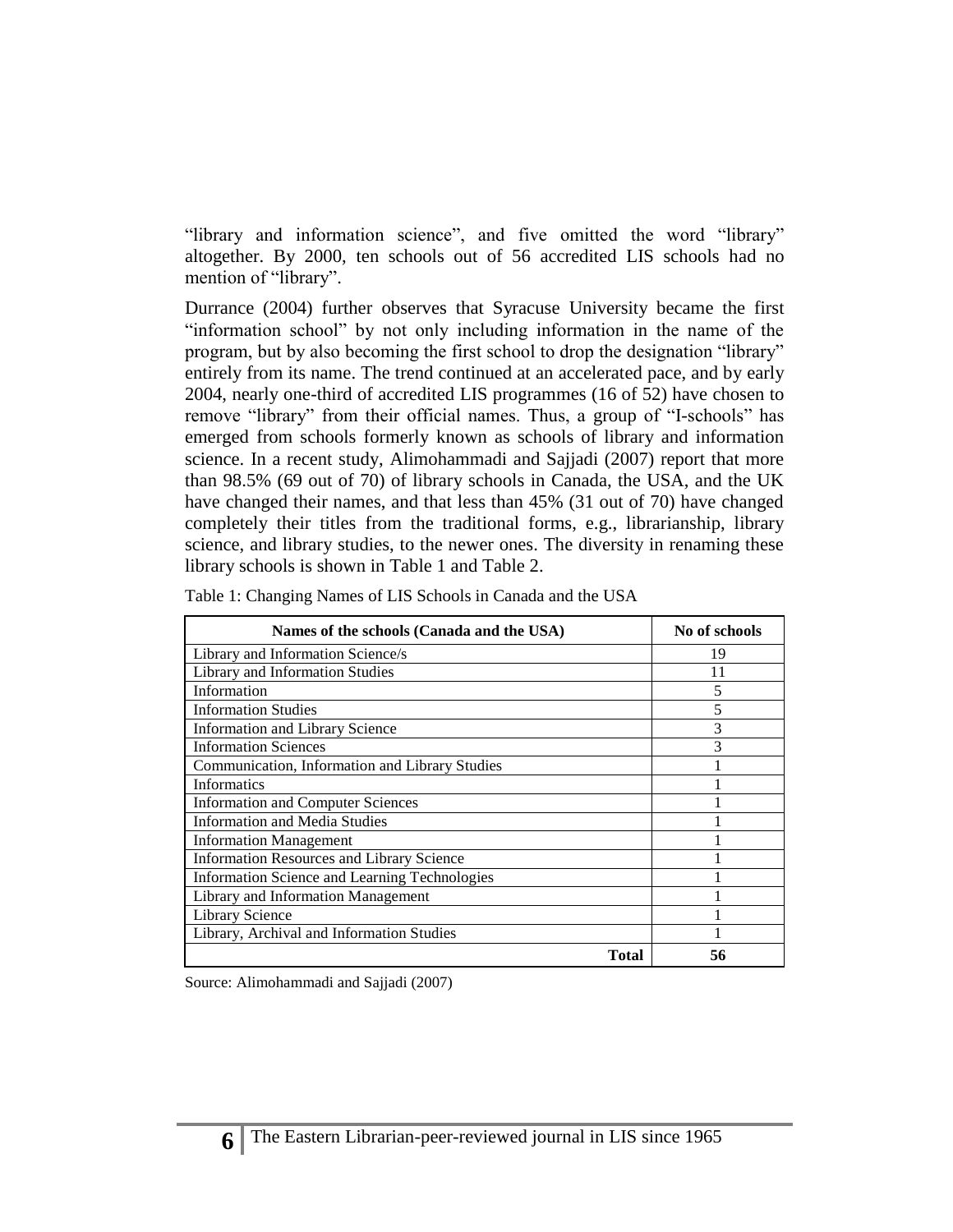Table 2: Changing Names of LIS Schools in the UK

| Names of the Schools (the UK)                | No of schools  |
|----------------------------------------------|----------------|
| <b>Information Studies</b>                   | 3              |
| <b>Information Management</b>                | $\mathfrak{D}$ |
| <b>Information Science</b>                   | $\mathfrak{D}$ |
| <b>Business Information</b>                  |                |
| Computer and Information Sciences            |                |
| Computing                                    |                |
| Information and Library Management           |                |
| <b>Information and Communication Studies</b> |                |
| <b>Information and Communication</b>         |                |
| Information and Media                        |                |
| <b>Total</b>                                 | 14             |

Source: Alimohammadi and Sajjadi (2007)

## **Curriculum Renovation and Trends**

The increasing value of information is bringing other professions into the information field, and changing the boundaries and rules of competition. Regarding the changes in LIS curriculum, Logan & Hsieh-Yee (2001) have emphasized programmes with wider appeal, increased interdisciplinarity, prevalence of technology, specialization, and distributed learning. Some of the trends in curriculum renovation of library schools are as follows:

## *Increased Inter- and/or Multi-disciplinarity*

The nature and academic settings of information science, described by Saracevic (1979), Svenonius and Witthus (1981), and Borko (1984) indicate its multidisciplinarity, associated with the programs in library science, computer science, business and management, communication, and so on. The amalgamation of library science and information science has made the LIS discipline more inter- and/or more multi-disciplinary. The infusion of multidisciplinary perspectives results as LIS educators conduct research with people from cognate fields, and when they offer joint programmes/courses with other academic departments, and such developments could encourage a fresh examination of LIS, and an appreciation of the field as a kind of meta-discipline, dealing as it does with knowledge (Myburgh, 2003). Logan and Hsieh-Yee (2001) argued that the increased interdisciplinarity observed in LIS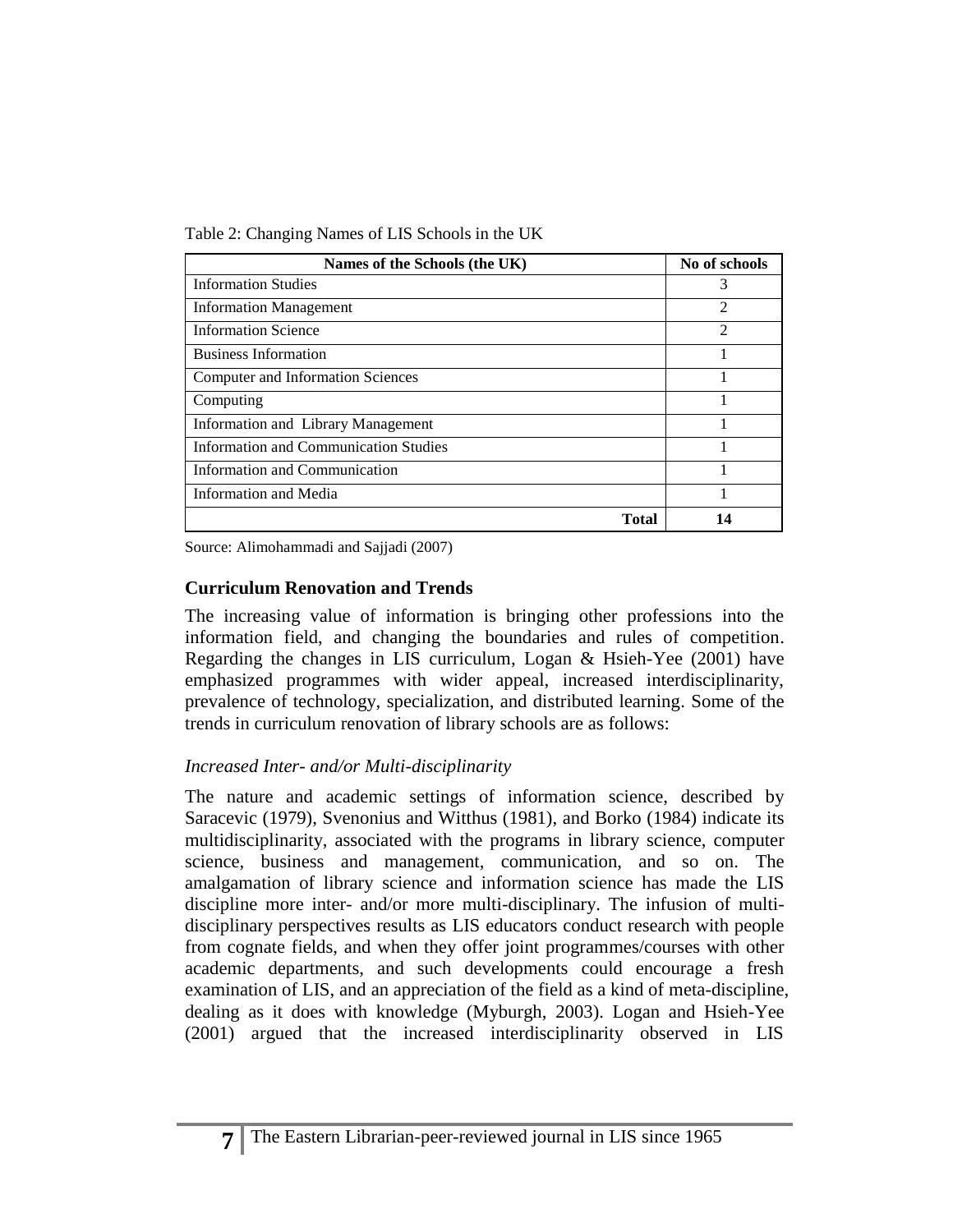programmes in terms of departmental mergers, joint faculty appointments and hires from fields outside the traditional LIS fields had a major impact on the types of courses being offered and on the flavor of school curricula.

### *Broader Information Orientation*

LIS curricula are moving towards the inclusion of more information-oriented programs (Burgess & Edwards, 1990; KALIPER Advisory Committee, 2000; Pettigrew, 2001; Durrance, 2004). The first trend of LIS education as identified by the KALIPER Report indicates that, in addition to libraries as institutions and library-specific operations, LIS curricula are addressing broad-based information environments and information problems. Durrance (2004) regards this shift as "from a library-focused Ptolemaic model to an information-focused Copernican paradigm." Durrance's (2004) broad groupings of LIS/IS research also suggest the expansion of the field, with information-related topics including information/knowledge (content), information technology, information systems, and human information behavior.

### *Greater Infusion of Information Technology*

Information technology is considered by the adherents of the information paradigm as the fundamental factor that underlies all future library developments, and as the driving force that is transforming librarians into "professional information managers" (Raymond, 1997). Van House and Suttton (1996) describe that LIS is in a struggle with other professions and academic disciplines because of two primary reasons: first, changes in computing and telecommunications, and second, the increasing strategic importance of information in our economy and in society more generally. Therefore, the increasing investment in and infusion of information technology in LIS curricula is another important trend reported by the KALIPER project (KALIPER Advisory Committee, 2000). Logan and Hsieh-Yee (2001) observed that basic computer applications courses were dropped in favor of more specialized alternatives- emphasizing networking, hardware and software design, electronic database systems, library systems, and information transfer media. This trend continues and many new courses emerging from the Internet and Web revolutions are being incorporated into library schools. Foo and Ng (2008) have argued that the advent of the Internet, knowledge management, Web 2.0 and Library 2.0 through the 1990s and 2000s have indeed posed significance challenges for library schools to keep pace with the changes. Not many library schools are now offering Web 2.0 courses; however, some studies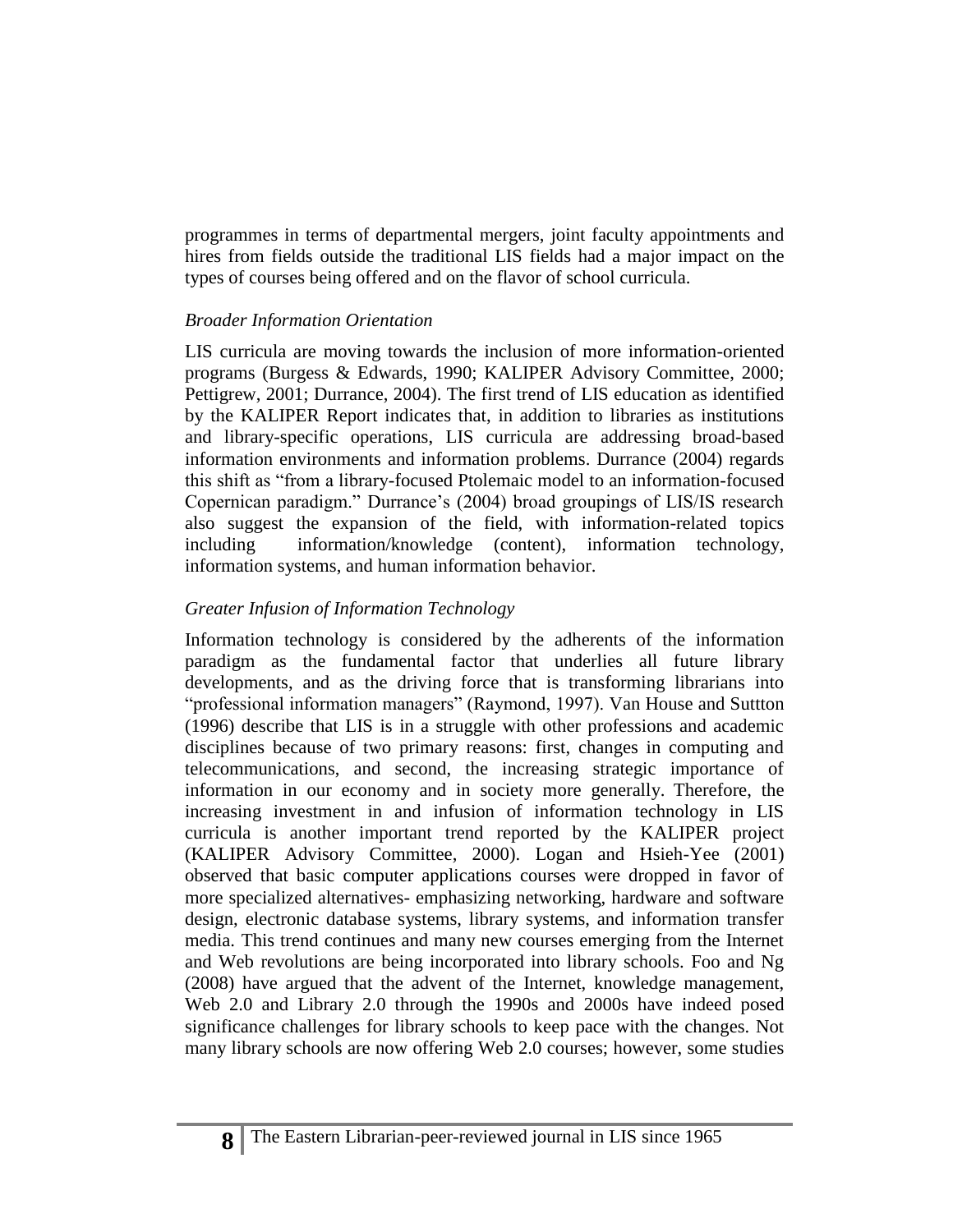found that the library school curricula have started to adopt either a specific course on Web 2.0 or on issues related to Web 2.0, such as wikis, blogs, Flickr, collaborative favorites, social networks, weaving the web, podcasting and vidcasting, etc. (Foo & Ng, 2008; Bawden et al, 2007).

#### *Moving Towards Intellectual Convergence*

The convergence theory is not new in LIS as Shera (1968) considered intellectual convergence of librarianship, documentation, and information science. Pemberton and Nugent (1995) brought together library science, record management, archives management, and information science for a convergence. Since traditional library science education was inadequate, many advocates of the "information paradigm" considered the convergence in library education, and as Raymond (1997) said, they agreed that education for "information management" should take place within existing LIS schools, rather than within computer or MBA/MIS programs. This influence still continues and library education has been amalgamated with many other fields, and hence, LIS curriculum is moving towards an intellectual convergence. As depicted in Figure 1, Durrance (2004) has shown the convergence across various academic programs including library and information science, computer science, management information systems (MIS), medical informatics, and other new information programs that are moving toward an information domain.



 Figure 1: Moving towards intellectual convergence Source: Durrance (2004)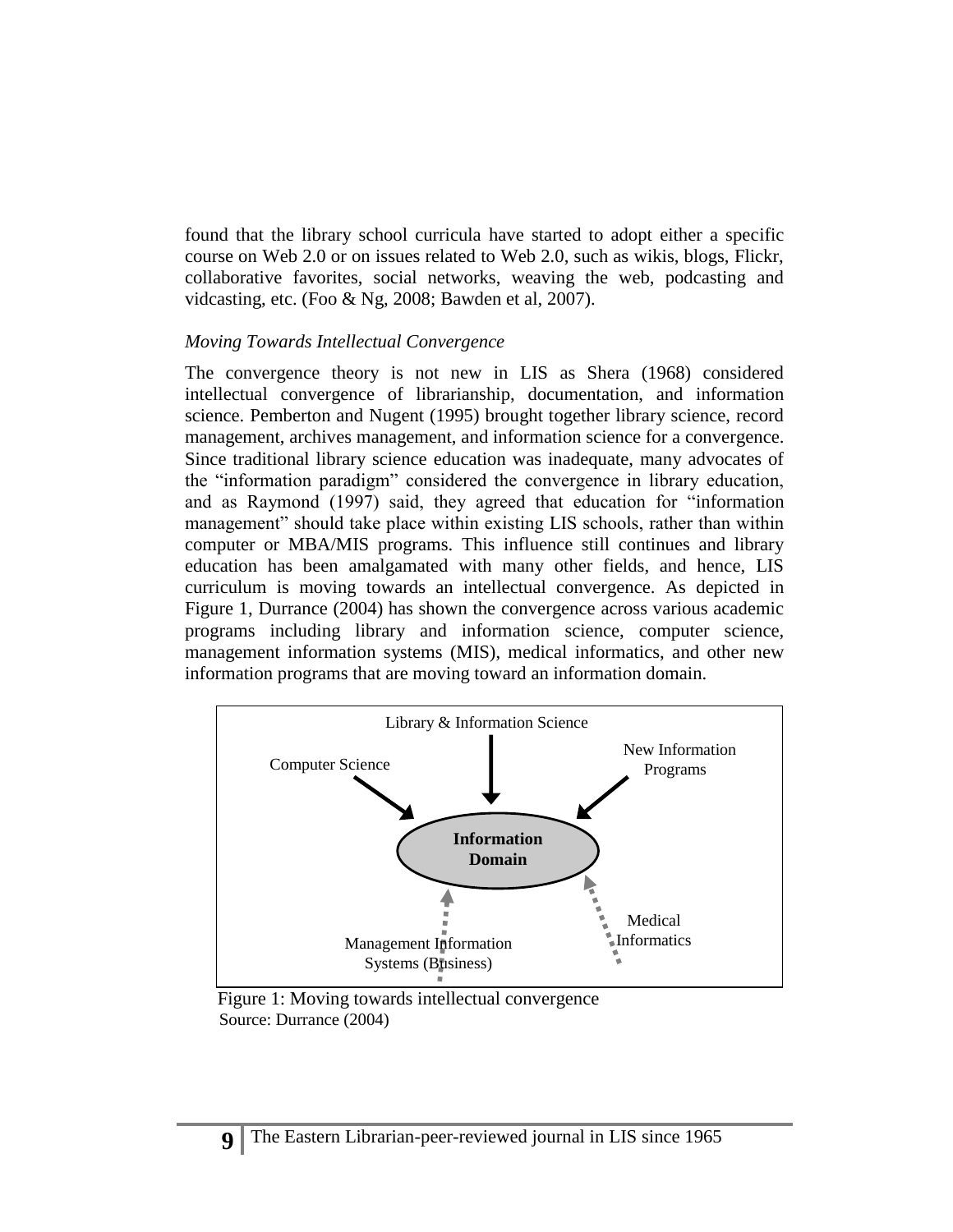## **Changes in Library Practice and the Profession**

LIS schools usually respond to education relevant to the changes in libraries and professional practice. The trends in education for librarianship indicate that the continual evolution of the information age and the development of digital technologies have altered the traditional concept of libraries, and have made a radical impact on library practices in collecting, organizing, storing, retrieving, and disseminating information globally. These changes have forced library practitioners to rethink and redesign their roles and responsibilities in the information economy.

## *From Traditional Libraries to Digital Libraries*

The library world witnessed a revolutionary change with the rapid growth of new technologies during the 1980s and the 1990s. Young (1996) argues that librarianship is caught in a sea of dynamic change; preservation, control, and dissemination of recorded knowledge appear to be at risk in a world where uncertainty, contingency, and the transforming nature of electronic media are increasingly dominant. Thus, the overwhelming growth and development of DLs have opened up new horizons in LIS. Fox (1999) explains that the field goes far beyond supporting traditional libraries, addressing core requirements of the information age and the world of information technology, as well as new sub-areas like knowledge management and content management. Lombardi (2000) mentions that the library, we hear, is pretty much over unless it can remake itself into an academic *Yahoo*, an intellectual *Google*, or some other competitive hyper-textualized, multi-threaded, linked, digital resource.

## *From Library Professionals to Information Professionals*

The changes in information environments in library education and practice have transformed the library profession into information profession. Lancaster (1982) argued that librarians in the paperless society "are likely to have responsibilities far beyond those they have at present", and indeed, this might require a name change for the profession. In this changing context of the profession, librarians must abandon their old self-perception as custodians of books, and enter into the new world of information (Apostle & Raymond, 1986). To work in an information environment, library professionals would require new skills, and Browne (1986) stated a common set of functions for these professionals, including identification of information need, information search design, retrieval of information, evaluation of information, analysis of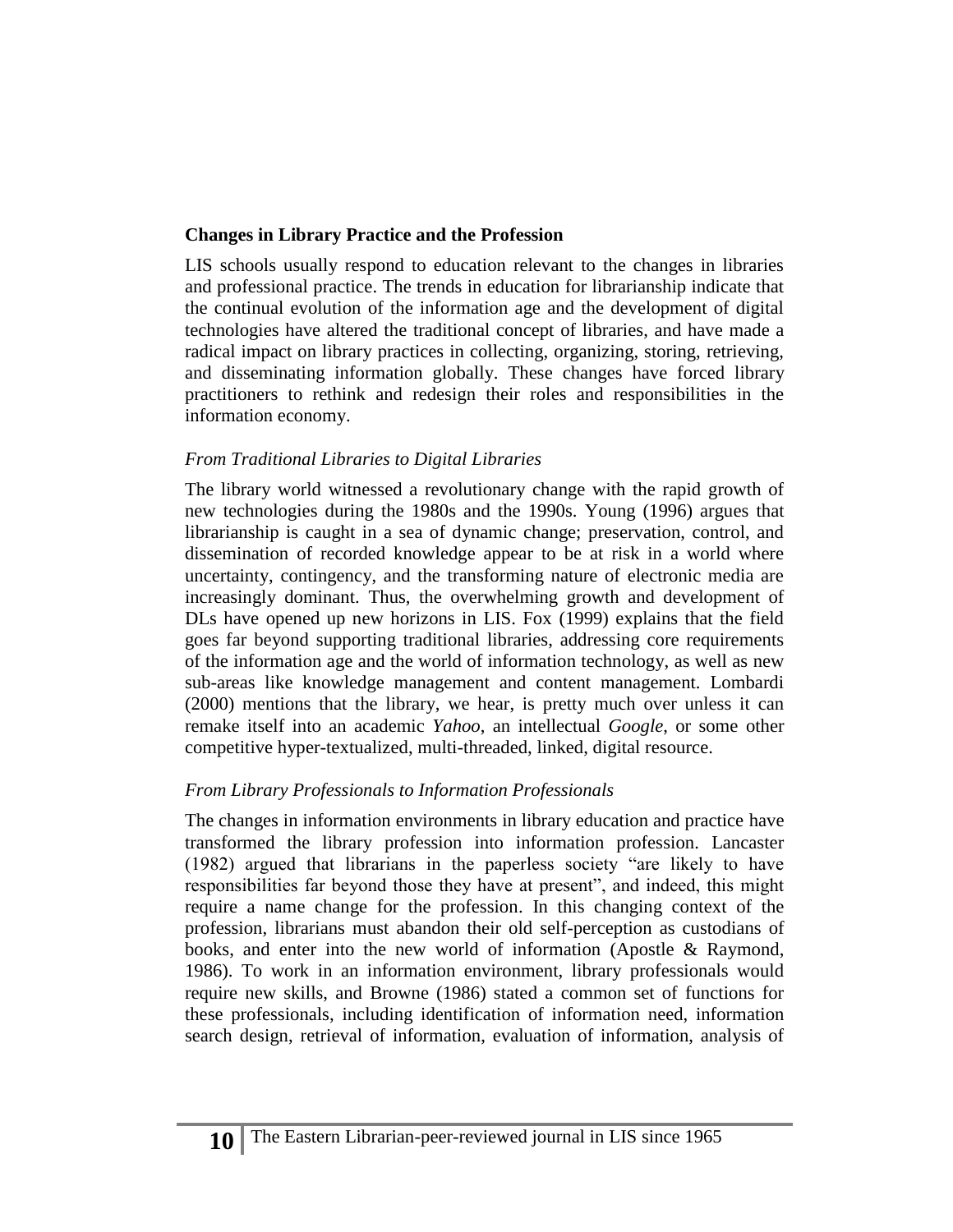information, synthesis of information, packaging information, repackaging existing information products, dissemination of information, and design and provision of information services.

Observing many technology-oriented tasks of librarians, Lancaster (1991) further comments that "what is happening to the profession? Meetings of librarians now sound like meetings of programmers." The professional competencies in emerging areas like library automation, database creation and retrieval techniques, multi media applications, networking, design and development of library website and digital library, specialization in formats and standards (CCF, UNIMARC, UK-MARC, MARC-21, Dublin Core), and content development have compelled library professionals to be reoriented as information professionals (Rath, 2006). Arguing for the future of the information profession in the evolving information society, Omeka and Eteng (2006) have suggested the reinvention and repositioning of information professionals in order to move with the challenges of digital technology, globalized information access, networked resources, a changing economy, new learning and research systems and the demands of the various user communities for information that adds value to their work.

## **THE EMERGENCE OF KNOWLEDGE MANAGEMENT AND THE RESPONSES OF LIS**

The concept of knowledge management (KM) was first introduced in a keynote address to a European management conference in 1986 (American Productivity and Quality Center, 1996). At the beginning of the 90s, KM acquired more management attention because of the structural changes in the economy and society towards the information society and knowledge economy (Scholl & Heisig, 2003). Since the mid-nineties KM has gained much popularity among a number of academic and professional disciplines including LIS (Ponzi & Koenig, 2002; Chowdhury, 2004; Schlögl, 2005).

## **LIS's Perceptions of KM**

While a minority of authors like Wilson (2002) rejects the term KM considering it as nonsensical management fad and nothing more than information management, a number of studies have argued for the future of KM. Koenig (2006) mentions that KM seems to be permanent, describing KM as a domain of stable mature growth with no indication of decline of publication volume, a very different profile in comparison to other business fads. KM has a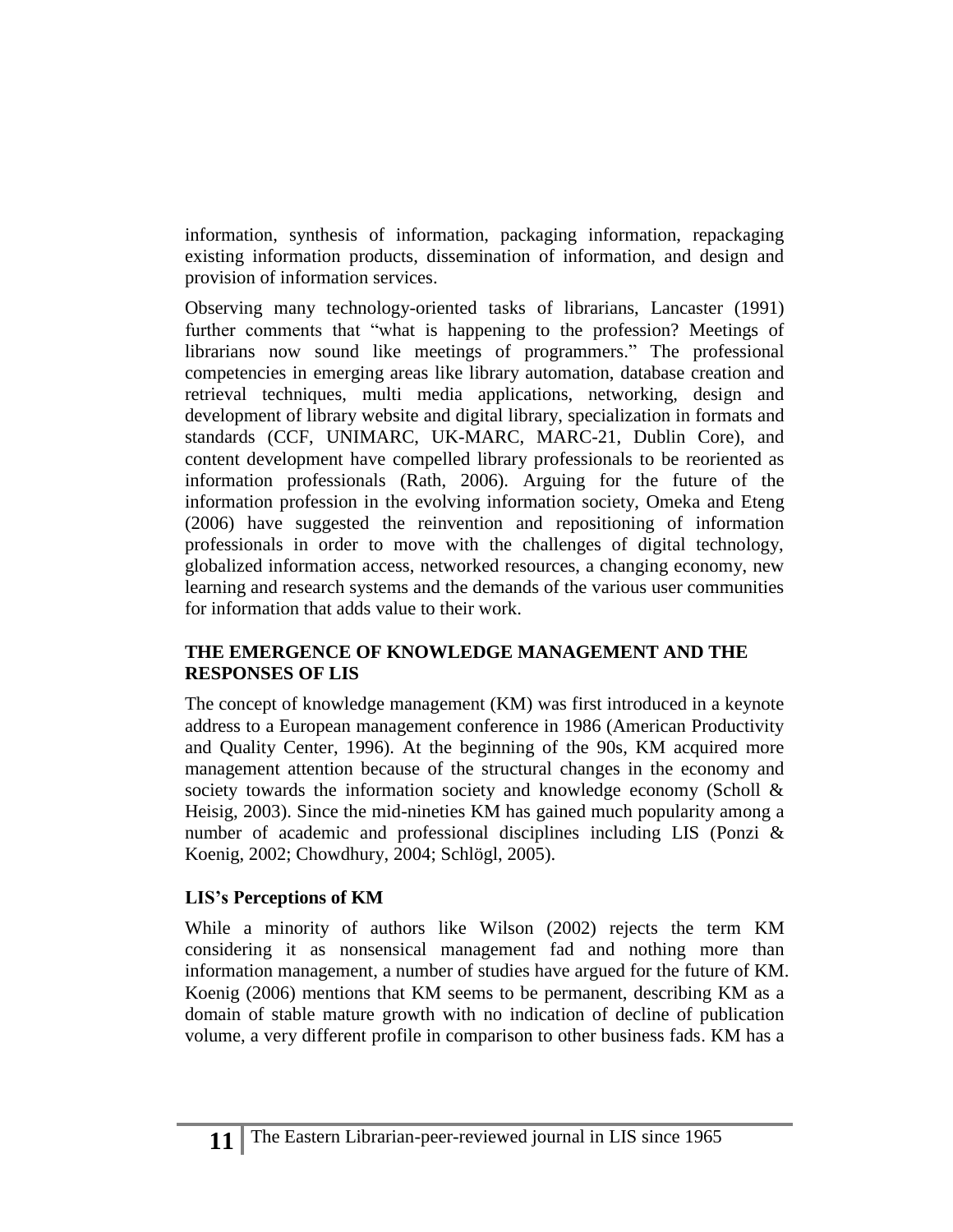future in LIS, and its durability has been confirmed in the studies conducted by Ajiferuke (2003), and Sarrafzadeh, Martin and Hazeri (2006). Davenport and Cronin (2000) describe KM in the LIS context as 'information management' (management of internal and external publications) by another name. Corrall (1998) remarks that librarianship is often used to describe the organization of recorded knowledge, and some people view KM as just an up-market label for information management, hence, she certainly believes that KM is the job for librarians. Despite a link between information management and knowledge management, many authorities have tried to distinguish KM from librarianship and information management (Southon & Todd, 2001; Morris, 2001; Al-Hawamdeh, 2002; Ajiferuke, 2003; Davenport, 2004, and so on). In a study conducted by Roknuzzaman (2009), LIS academics have recognized KM from different viewpoints:

- A very broad and a comprehensive viewpoint
- An inter- and/or a multi-disciplinary point of view
- A process or an information management point of view
- A technology or a systemic point of view
- A strategic or a business point of view
- A managerial or an organizational point of view.

## **KM Education in LIS**

Although the perceptions and attitudes in the LIS community vary toward KM, most authors view KM through a positive lens, calling for full involvement of LIS in KM programs. Responding to the emerging phenomena of KM, a number of LIS schools have incorporated KM education (Hazeri, 2008; Roknuzzaman, 2009). Education for KM ensures LIS graduates' entrance to the professional workforce equipped to meet the challenges of the new work environment (Milne, 1999). Reardon (1998) observes that information and library science schools have been producing graduates with a wide range of competencies, including information skills, publishing and document design, databases, and information systems and service design. The study conducted by Rehman and Chaudhry (2005) shows that, 7 of the 12 LIS programs in North America, Europe, and Pacific region had graduate level degrees or course work in KM, while 2 had a graduate diploma, and 3 had KM components in their undergraduate courses. Roknuzzaman and Umemoto (2010) have shown that 106 LIS schools of the world provide 140 KM programs/courses in different degree programs, including Certificate, Diploma, Bachelor, Graduate (master's), and Doctoral. KM education is delivered in 91 master's degree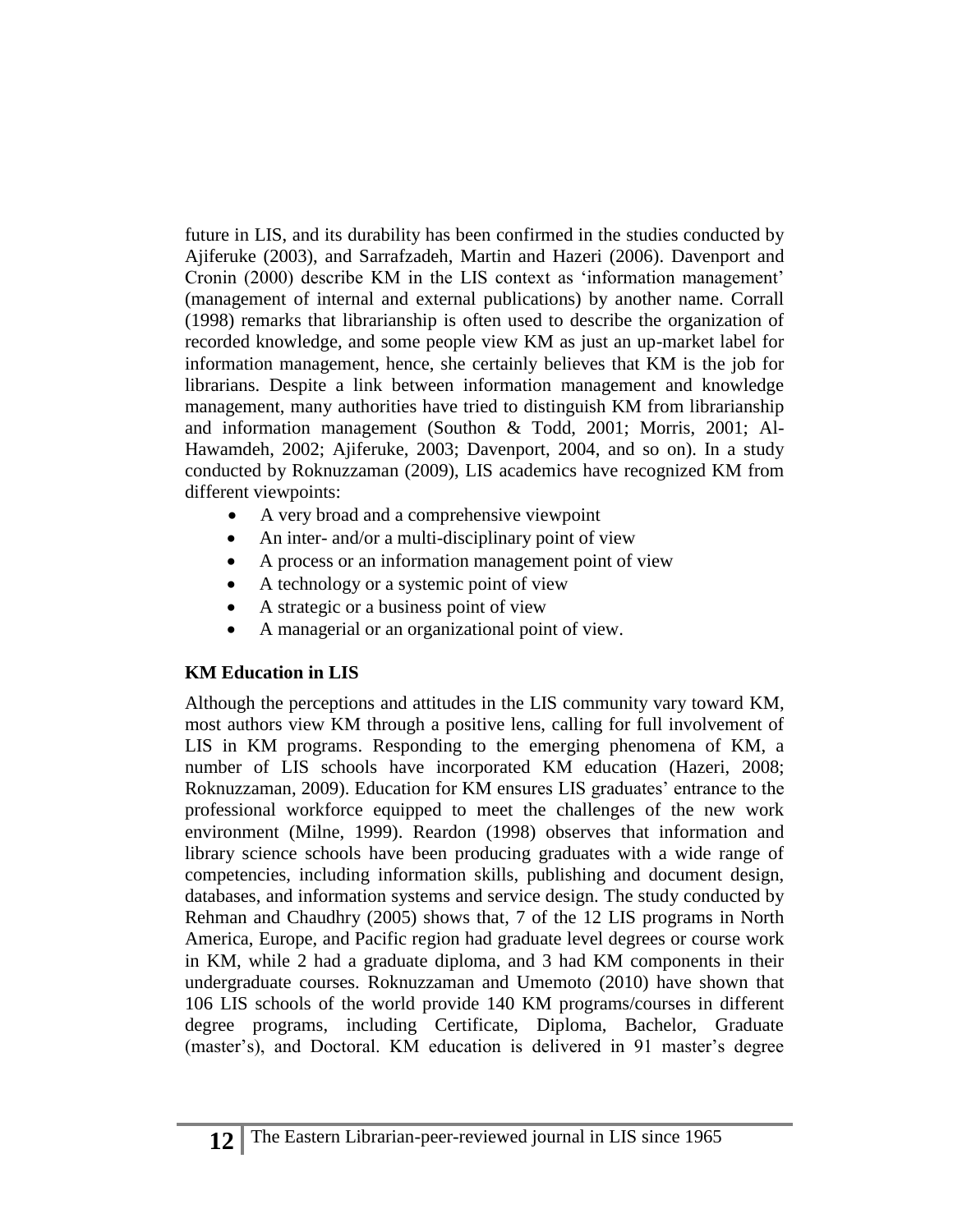programs (65% of the KM programs/courses), followed by 19 (13.6%) programs/courses for the Bachelor degree, 12 (8.6%) for Graduate or Post Graduate Certificate, 10 (7.1%) for Graduate or Post Graduate Diploma, and 8 (5.7%) for Doctoral programs.

### **Practicing KM in Librarianship: From LIS Professionals to Knowledge Professionals**

A number of projects have dealt with the issue of KM implications in academic, public and corporate libraries (White, 2004; Jantz, 2001; Branin, 2003; Jain, 2007; Selhorst, 2007). KM has brought opportunities for best practice in libraries, and libraries can improve their knowledge-based services for internal and external users through creating an organisational culture of sharing knowledge and expertise within the library (Roknuzzaman & Umemoto, 2009). There are many technology-supported KM systems in libraries, such as: Common Knowledge Database (CKDB) for acquisition and sharing of informal knowledge of reference librarians (Jantz, 2001); digital institutional repository for intellectual assets (Branin, 2003); wiki for central knowledge base and virtual exchange of knowledge (Selhorst, 2007); etc.

The opportunities emerging from KM can also be seen as challenges for LIS professionals to survive in a competitive and complex environment. Traditionally, information professionals' roles were limited to the identification, acquisition and organization of explicit knowledge or information. Today, that role is being expanded to include other forms of knowledge– tacit and implicit knowledge in the form of skills and competencies. (Al-Hawamdeh et al., 2004). Managing the 'tacit' intuitions and 'know-how 'of organizational members or knowledge workers has become a great challenge for information professionals (Bishop, 2001). Information professionals have to recast their roles as knowledge professionals (Kim, 1999), and since knowledge professionals need to deal with human resource issues as well as organizational issues, a new set of skills and competencies are needed. Ajiferuke (2003) identifies team working, communication, networking and analytical skills as the most important organizational skills required by information professionals to work in KM programs, while understanding of the knowledge process with the business process, ability to use IT, and document management skills are the most important required competencies. Corrall (1998) essentially states that knowledge management requires a mix of technical, organisational and interpersonal skills: the mix and emphasis varies according to responsibilities, but everyone involved needs to be able to understand the business,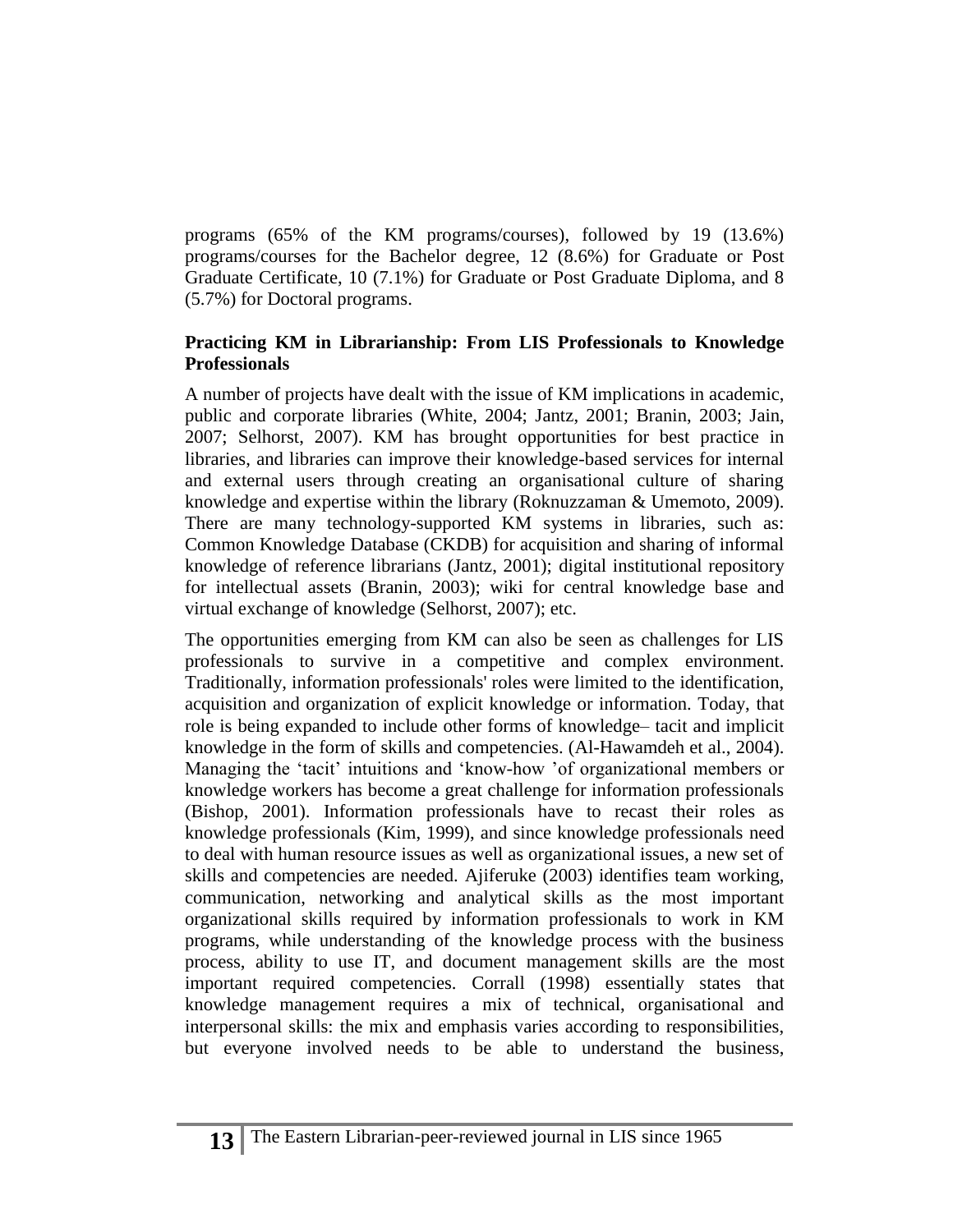communicate effectively and have at least basic competence in handling information and using IT.

### **FACTORS WHICH INFLUENCED THE CHANGES IN LIBRARY EDUCATION**

#### **The Role of Information/Knowledge Economy**

The information paradigm, according to many (e.g. Apostle & Raymond, 1986; Harris, Hannah & Harris, 1998), is based on the concept of postindustrial societies. Drucker (1969) argued that there is a transition from an economy based on material goods to one based on knowledge. The technological forces of the 1980s and 1990s have accelerated the dynamics and growth of information/knowledge economy. Young (1996) contends that we are hurtling toward a postmodern 'decentered, fragmented, fluid, opaque, and nonlinear cultural' society, which has destabilized the old print order and consequently the nature of librarianship. Roknuzzaman and Umemoto (2009) mention that the value of knowledge has always been a central to library practice, but the new, knowledge-based economy places its significance more on than before from the viewpoint of new theories, frameworks, tools, technologies, and methods in creation, organization and effective diffusion of knowledge. Thus, the proliferation of ICTs and their potential role in library and information work, and other opportunities emerging from the information/knowledge economy have greatly influenced library science to shift its paradigms.

### **Expansion of the LIS Domain**

Library education has its long history and traditions of introducing emerging areas of information and/or knowledge, considering the changing needs of the information/knowledge society (Roknuzzaman & Umemoto, 2010). As broad and multidisciplinary fields, both information science and KM can expand the knowledge domain of library science, providing a sound understanding of the underlying concepts, theories, principles, techniques, and technologies of information management and KM.

## **Emerging Employment Market**

The initial appeal of the information paradigm, as described by Apostle (1997), was tied to the prospect that new job markets and opportunities would emerge as the information economy expanded. Within this context, several studies identified the market opportunities for information professionals (Moore, 1987;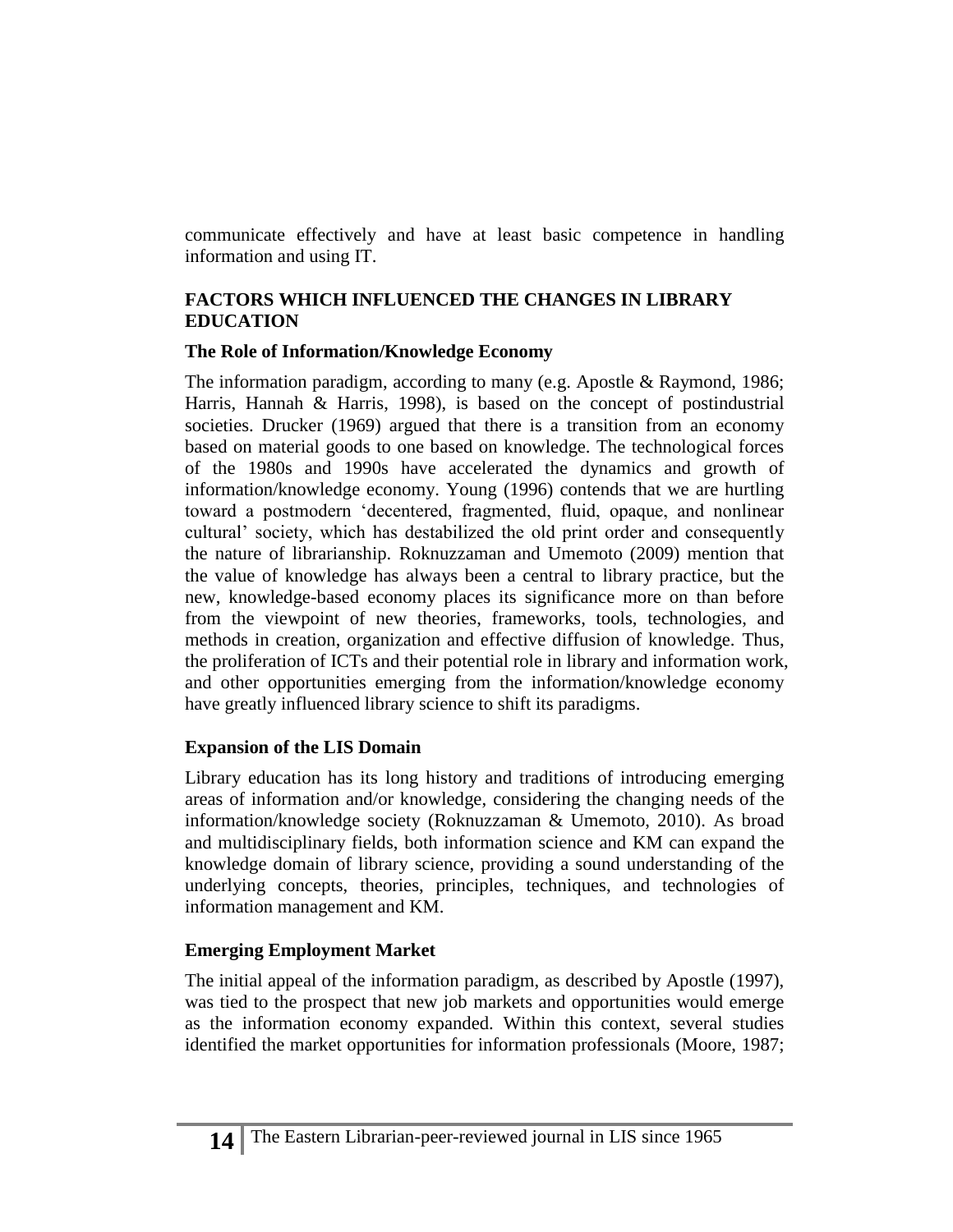Apostle & Raymond, 1991). Similarly a number of authors describe that KM offers new career options and new job opportunities for graduates (Morris, 2001; Rehman & Chaudhry, 2005; Sarrafzadeh, Martin & Hazeri, 2006). Responding to the needs of current and future employers for information and knowledge professionals in the fast moving and exciting area of KM, LIS schools have adopted KM education.

## **Survival in the Competitive Academic Environment**

Besides the intellectual issues, there was a strong political reason for the survival of library schools in the context of the decline of traditional job markets for library school graduates. The employment opportunities which emerged from the information industry were not reserved for library science graduates. Cronin, Stiffler and Day (1993) pointed out that it was not a captive or guaranteed market, as competition from other suppliers and skepticism about the ability of LIS schools to adapt, pedagogically and culturally, to the dynamics of a changing marketplace feature strongly. Thus, LIS schools have the political motivation of attracting more students into LIS education with the inclusion of both information science and KM programs in one hand, and the LIS graduates with information/KM education, on the other hand, can find a position in information/knowledge management environment, competing with graduates from other disciplines.

# **CONCLUSION: PREDICTION ABOUT KNOWLEDGE SCIENCE**

The library education encountered a revolutionary change with the emergence of the field of information science after the World War II. During the last few decades, LIS has transformed itself into an almost new field of practice (Rehman, 2006), and this transformation is demonstrated by an evolutionary shift within the discipline from Library Studies to Information Science to Knowledge Management (Hillenbrand, 2005). Despite the mixed feelings of the library science community towards information science, both fields have been amalgamated following a partial adoption process. The integration of information science with library science is dominated by 'information paradigm', and this paradigm shift has forced library schools to rename as library and information science with revision of library science curricula. The information science revolution has also altered the traditional face of librarianship and has changed the library professionals to information professionals.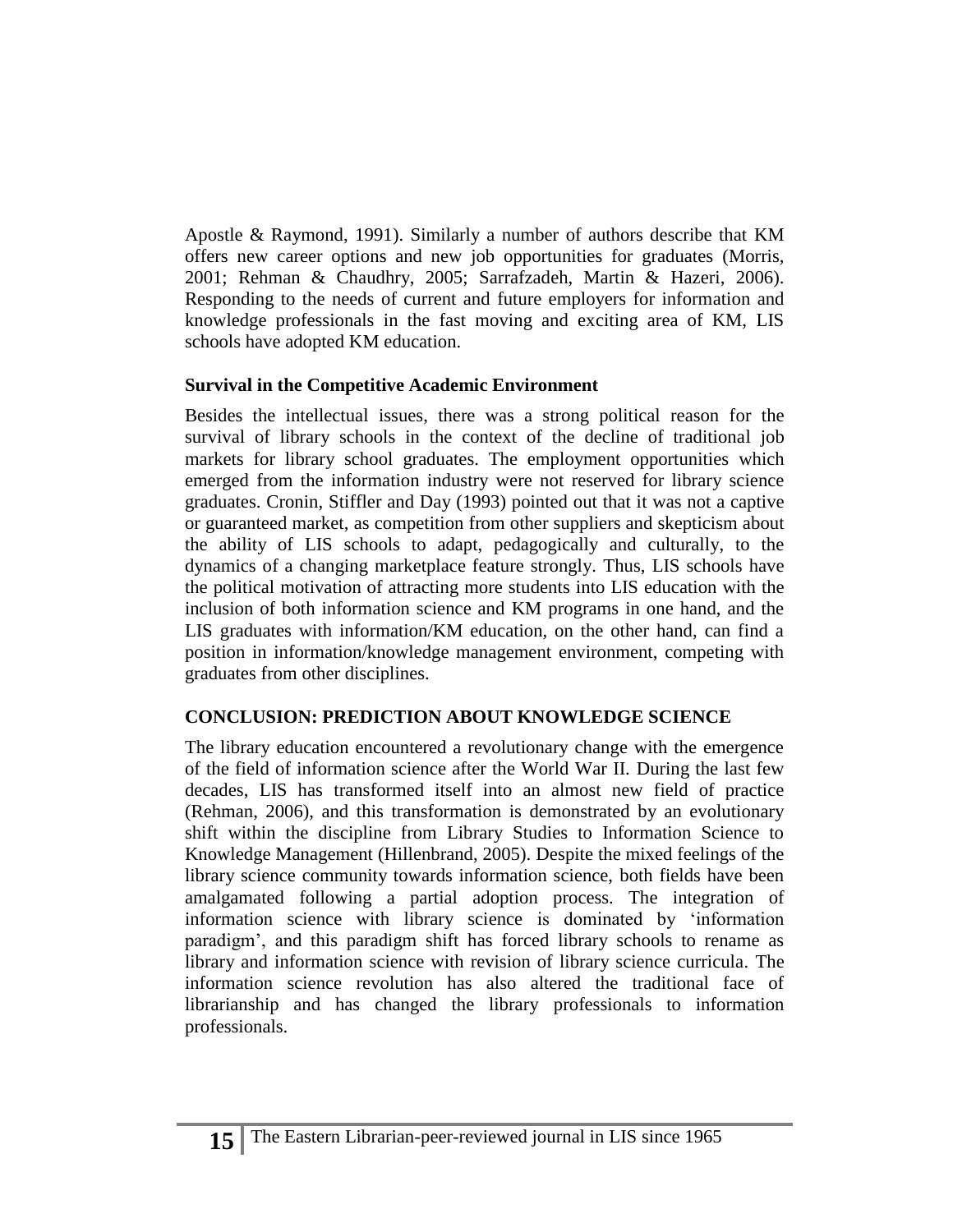LIS is now being encountered with another emerging filed called knowledge management. A number of LIS schools have incorporated KM education, and the professionals are practicing KM in library environment. It is predicted that the information paradigm is moving towards knowledge paradigm. The term 'library' still has a great appeal in the knowledge society, and many new terms are coming up including the word "library", e.g. 'digital library', 'virtual library', 'electronic library', 'social library', 'web library', 'library 2.0', and more. The information, technology, human and business perspectives of KM are suited for the library environment. We think that LIS has regained its turf through the incorporation of KM. We just need to redefine 'library' from broader perspectives that reflect the changing needs of the knowledge society. A number of LIS academics of the world, as Roknuzzaman (2009) found, have suggested that the name "Library and Information Science" should be changed to "Information and Knowledge Management", "Knowledge and Information Management", "Information and Knowledge Studies", etc. This group of academics considered themselves as "information and/or knowledge professionals", and they suggested the name of the profession as "information and/or knowledge profession." On the other hand, a number of respondents (around 30%) were content with the existing names of the discipline "Library and Information Science", "Library and Information Studies", "Information Science", "Information Studies", "I-school, etc., and they considered themselves as "information professionals."

The fact is that many "information science schools" and "I-schools" do not fall under the scope of LIS. Some information science schools are strongly business and/or information technology oriented, and they do not offer any library science course. Some schools do not even allow the enrollment of any LIS student in their KM programs. Therefore, we need to know "who we are and where we are from." Alimohammadi and Sajjadi (2007) asserted that, in 1977, in his classic book entitled *Understanding Knowledge Science,* Ebrami provided a well-structured and detailed discussion about the history and function of the library as the repository of human knowledge and, at the same time, as a communication tool. Ebrami also argued that "Library and Information Science" should be renamed "Knowledge Science", because librarians are in fact manipulating knowledge – that is, the product of information processing in the form of information carriers/containers – not just information (Ebrami, 1977). Zins (2005) also suggested the name "Knowledge Science" instead of "Information Science." The University of Tsukuba in Japan also renamed one of their undergraduate programs the "College of Knowledge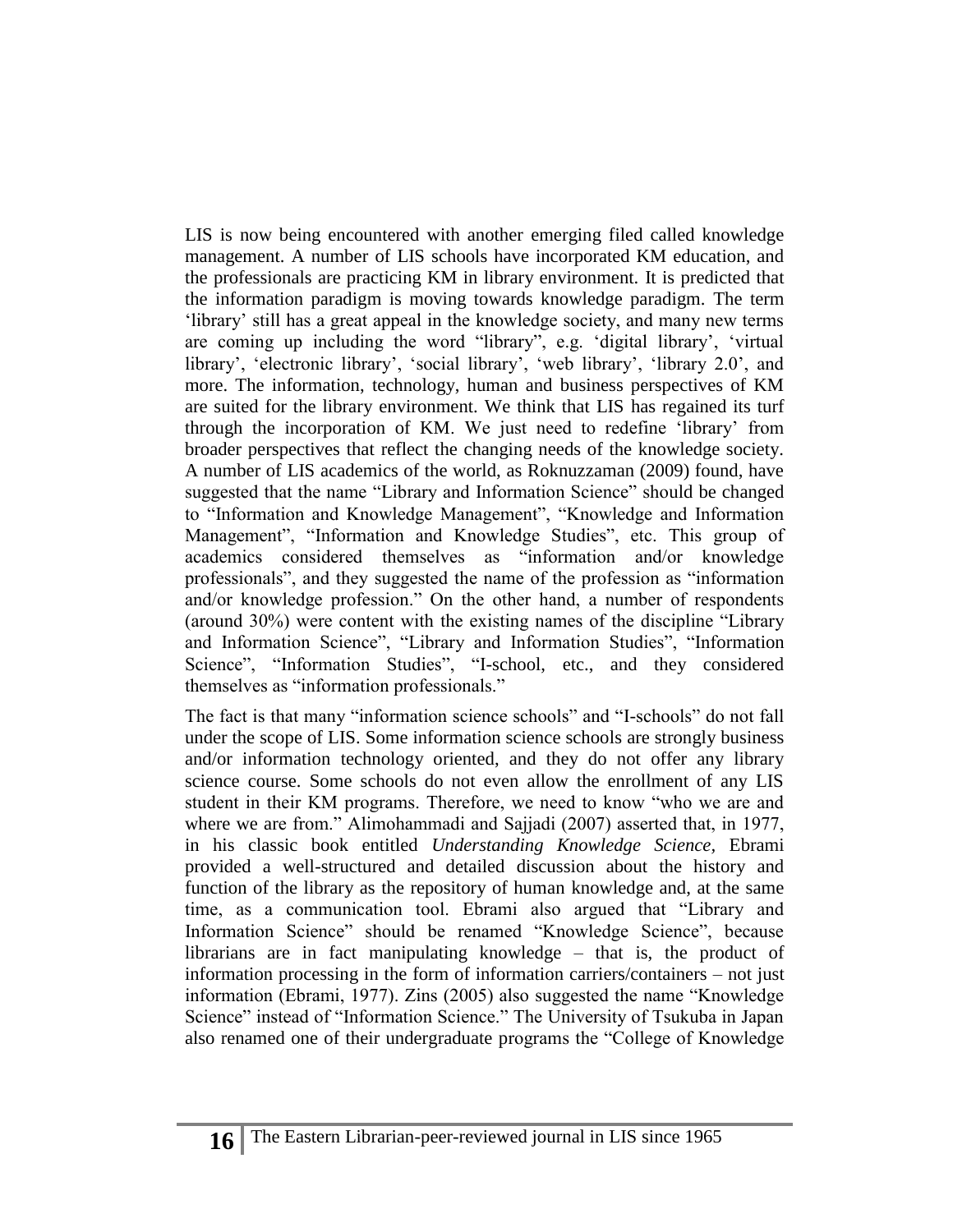and Library Sciences." Yanagi (2009, pp.158-159) argues that LIS, along with KM, could contribute to the establishment of knowledge science. He suspects, however, that it may be difficult for LIS to evolve into knowledge science.

In fact, LIS deals with data, information, and knowledge, but the philosophical and epistemological level of knowledge is higher than that of data and information. 'Knowledge' incorporates 'information' that has been interpreted, analysed and assimilated. Considering the historical link of the library with knowledge and culture, and the emerging field of KM, as well as the above facts, we suggest that LIS academics and practitioners should rename the LIS discipline as "Library and Knowledge Science", and the profession as "Library and Knowledge Profession."

#### **REFERENCES**

- Ajiferuke, I. (2003). Role of information professionals in knowledge management programs: Empirical evidence from Canada. *Informing Science Journal, 6*, 247- 57.
- Al-Hawamdeh, S. (2002). Knowledge management: Re-thinking information management and facing the challenge of managing tacit knowledge. *Information Research, 8*(1).
- Al-Hawamdeh, S., Froehlich, T.J., Srikantaiah, T. K., Chaudhry, A.S., Chang, Y. and Morales- Arroyo, M.A. (2004). Challenges in knowledge management education. *[Proceedings of the American Society for Information Science and Technology](http://www3.interscience.wiley.com/journal/109861970/home)*, *41*[\(1\),](http://www3.interscience.wiley.com/journal/112091799/issue) 605-606.
- Alimohammadi, D. and Sajjadi, M. (2007). What our schools are named? An investigation among information leaders. *VINE: The Journal of Information and Knowledge Management Systems*, *37* (4), 532-546.
- American Productivity and Quality Center (1996)*. Knowledge management consortium benchmarking study*. Houston TX: American Productivity and Quality Center.
- Apostle, R. and Raymond, B. (1986). Librarianship and the information paradigm. *Canadian Library Journal, 43*(6), 377-384.
- Apostle, R. and Raymond, B. (1991). Library and information work in Canada: Analysis of an emerging labor market. *Canadian Journal of Information Science, 16*(2), 40-51.
- Artandi, S. (1969). The relevance of information science to library-school curricula. *American Documentation*, *20*(4), 337-338.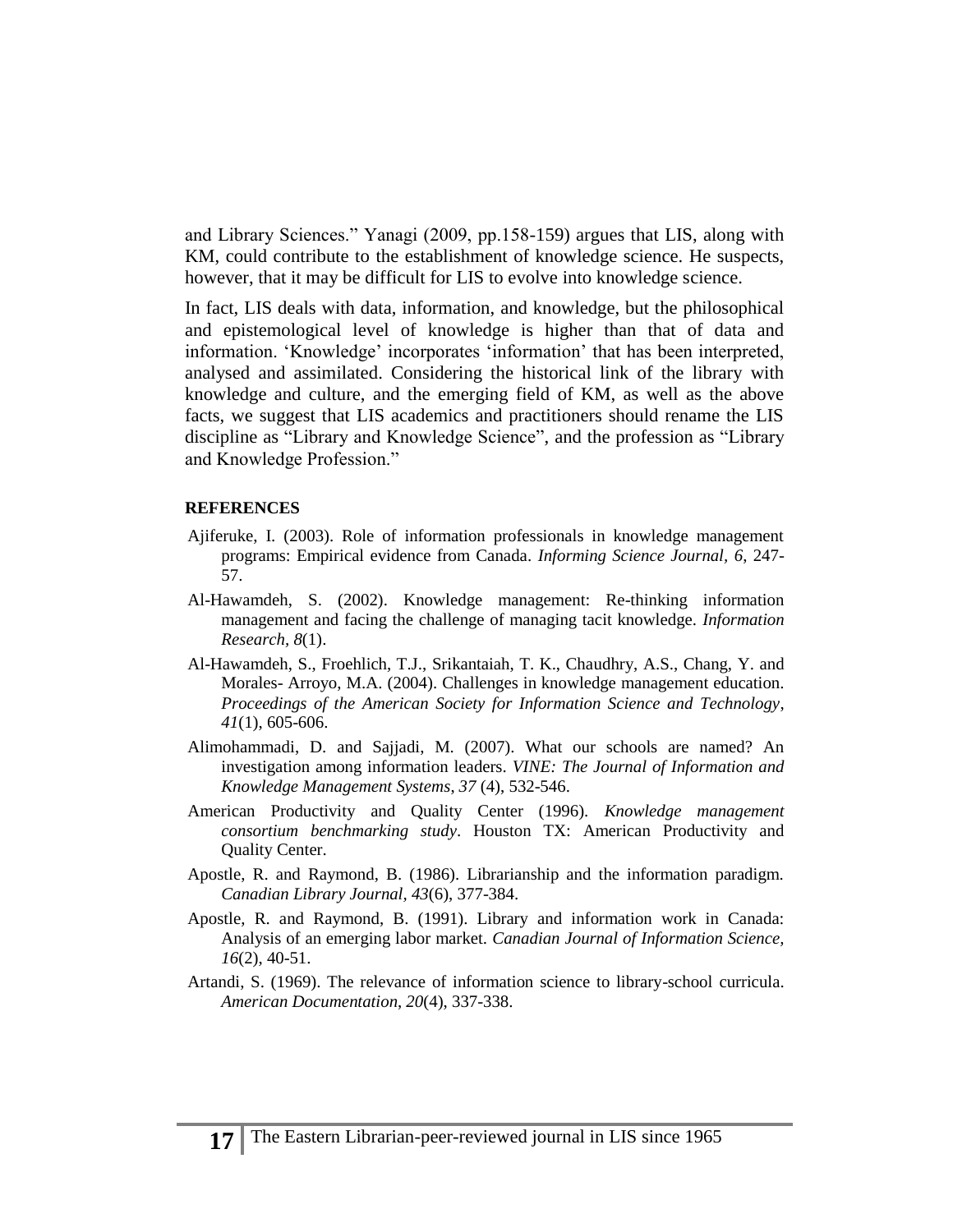- Bawden, D., Robinson, L., Anderson, T., Bates, J., Rutkauskiene, U. and Vilar, P. (2007). Towards curriculum 2.0: Library/information education for a web 2.0 world. *Library and Information Research*, *31*(99), 14-25.
- Belzer, J., Williams, J., Kronebusch, J., and Gupta, A. B. (1975). Curricula in information science: Four year progress report. *Journal of the American Society for Information Science*, *26*(1), 17-32.
- Bishop, K. (2001). Leveraging our knowledge: The skills and attributes information professionals bring to new roles in information and knowledge management. ALIA Conferences:  $9<sup>th</sup>$  Specials, Health and Law Libraries Conference, Melbourne, Australia, August 26-29.
- Borko, H. (1968). Information science: What is it? *Journal of the American Society for Information Science, 19,* 3-5.
- Borko, H. (1984). Trends in library and information science education. *Journal of the American Society for Information Science, 35*(3), 185-193.
- Branin, J.J. (2003). *Knowledge management in academic libraries: Building the knowledge bank at the Ohio State University.* Retrieved from [<http://kb.osu.edu/dspace/bitstream/1811/187/1/KBJAL.pdf>](http://kb.osu.edu/dspace/%20bitstream/1811/187/1/KBJAL.pdf).
- Browne, M. (1986). Disciplinary study in information science: A foundation for the education of information professionals. *Education for Information, 4*, 305-318.
- Burgess, S.F. and Edwards, S.E. (1990). The transformation of library education in Australia. *Education for Information, 8*(2), 117-138.
- Carnovsky, L. (1964). Role of public library: Implications for library education. *Library Quarterly*, *34*, 315-325.
- Chowdhury, G. (2004). Knowledge organization or information organization: A key component of knowledge management activities. Paper presented at The International Conference on Digital Libraries, New Delhi, India, Feb. 24-27.
- Colson, J.H. (1980). Professional ideals and social reality: Some questions about the education of librarians. *Journal of Education for Librarianship, 21*(2), 91-108.
- Corrall, S. (1998). Knowledge management: Are we in the knowledge management business? *ARIADNE-The web version*, *18*(December) [Online].
- Cronin, B., Stiffler, M. and Day, D. (1993). The emergent market for information professionals: Educational opportunities and implications. *Library Trend,42*(2), 257-276.
- Davenport, E. and Cronin, B. (2000). Knowledge management: Semantic drift or conceptual shift? *Journal of Education for Library and Information Science, 41*(4), 294-306.
- Davis, C.H. and Shaw, D. (1981). A brief look at introductory information science in library schools, 1980. *Journal of Education for Librarianship, 21*(4), 341-343.
- Drucker, P. (1969). *The Age of discontinuity*. London: Heinemann.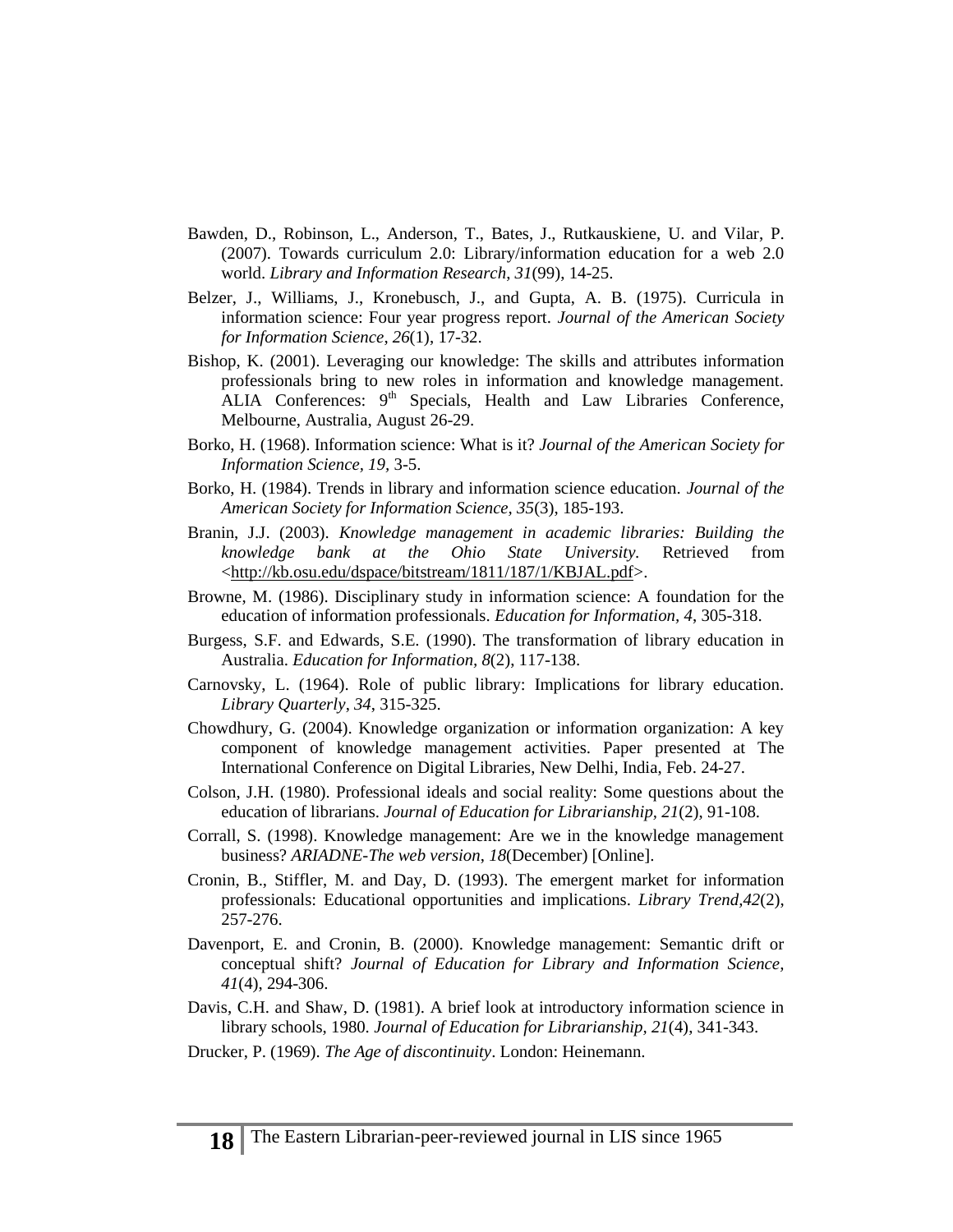- Durrance, J.C. (2004). Competition or convergence? Library and information science education at a crossroad. *Advances in Librarianship, 28,* 171-198.
- Ebrami, H. (1977). *Understanding knowledge science.* Tehran: Iranian Library Association.
- Foo, S. and Ng, J. (2008). Library 2.0, libraries and library School. In *Proceedings of the Library Association of Singapore Conference 2008*, Singapore, May 8-9.
- Fosdick, H. (1978). Library education in information science: Present trends. *Special Libraries, 69*(3), 100-108.
- Fosdick, H. (1984). Trends in information science education. *Special Libraries, 75*(4), 292-302.
- Fox, E.A. (1999). *From theory to practice in digital libraries: 5S and educational applications (NDLTD, CSTC).* Paper prepared for NSF–CONACyT–ISTEC Workshop on Digital Libraries, Albuquerque, New Mexico, USA, July 7-9.
- Galvin, T.J. (1995). Convergence or divergence in education for the information professions: An opinion paper. *Bulletin of the American Society for Information Science, 21*(6), 7-14.
- Garfield, E. (1980). Information science education: An ivory Tower of Babel?, *Current Contents, 22*(2), 5-13.
- Gleaves, E.S. (1982). Library education: Issues for the eighties. *Journal of Education for Librarianship*, *22*(4), 260-274.
- Harris, M.H., Hanna, S.A. and Harris, P. (1998). *Info the future: The foundation of library and information services in the post-industrial era (*2nd ed.). London: Ablex Publishing.
- Hawkins, B. (2000). Libraries, knowledge management, and higher education in an electronic environment. In *ALIA 2000 Proceedings*. Retrieved from [http://www.alia.org.au/conferences/alia2000/proceedings/brian.hawkins.html.](http://www.alia.org.au/conferences/alia2000/proceedings/brian.hawkins.html)
- Hayes, R.M. (1969). Information science in librarianship. *Libri, 19*(3), 216-236.
- Hayes, R.M. (1994). Information science and librarianship. In W.A. Wiegand, & D. G. Davis Jr. (Eds.), *Encyclopedia of Library History* (pp.275-280). New York: Garland Publishing.
- Hazeri, A. (2008). *The implications of knowledge management for library and information science education: A mixed method investigation,* Unpublished Ph.D. Dissertation, School of Business Information Technology, RMIT University, Australia.
- Hillenbrand, C. (2005). Librarianship in the 21st century crisis or transformation? *The Australian Library Journal, 54*(2).
- Jain, P. (2007). An empirical study of knowledge management in academic libraries in East and Southern Africa. *Library Review, 56(*5), 377-392.
- Jantz, R. (2001). Knowledge management in academic libraries: Special tools and processes to support information professionals. *Reference Service Review*, *29*(1), 33-39.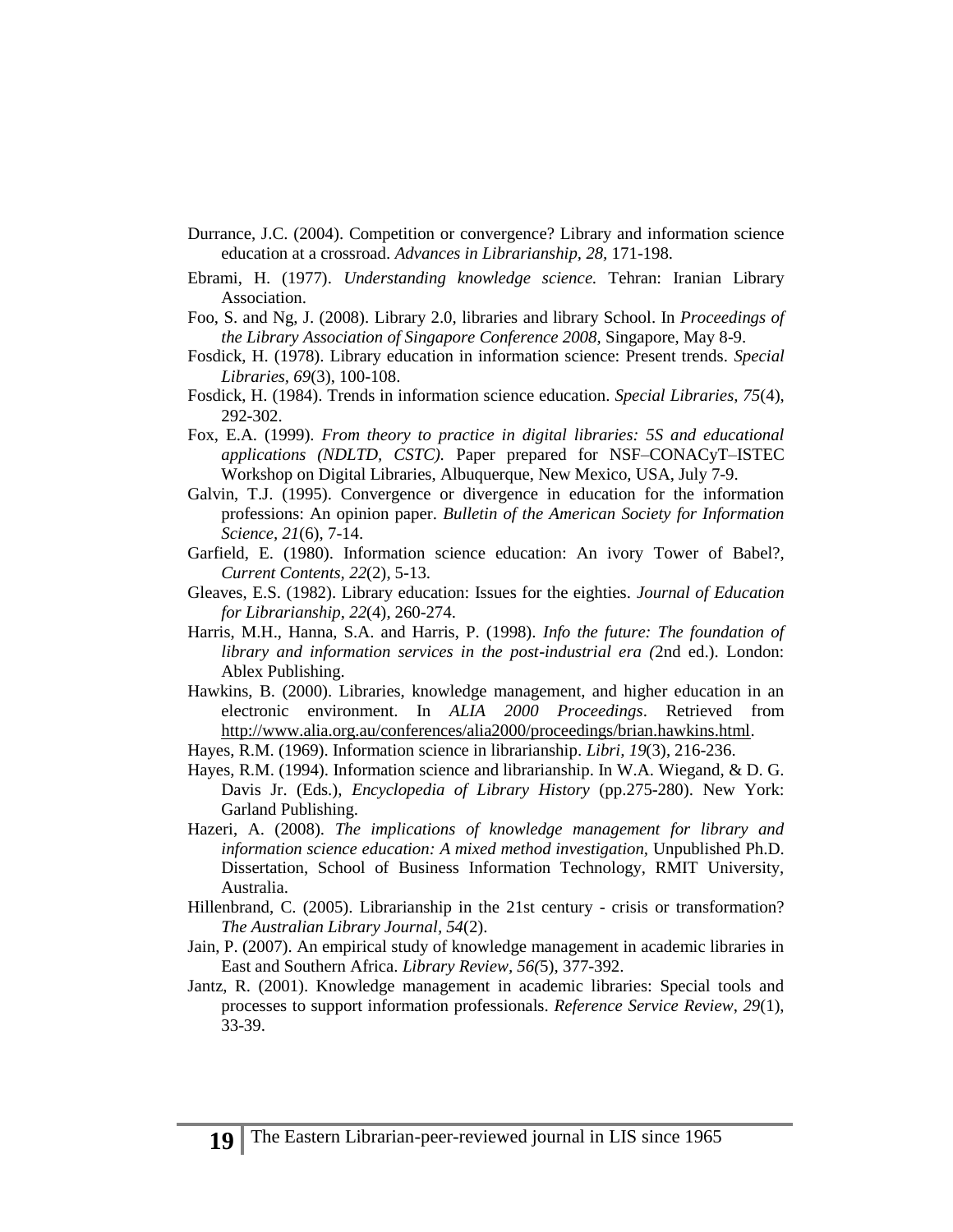- KALIPER Advisory Committee (2000). *Educating library and information science professionals for a new century: The KALIPER report.* Executive summary. Reston, VA: Association for Library and Information Science Education (ALIES), July 2000.
- Kim, S. (1999). The roles of knowledge professionals for knowledge management. Paper presented at the 65<sup>th</sup> IFLA Council and General Conference, Bangkok, Thailand, August 20-28.
- Koenig, M.E.D. (2006). Leadership roles for information professionals. In Khoo, C., Singh, D., & Chaudhry, A.S. (Eds.), *Proceedings of the A-LIEP 2006: Asia-Pacific Conference on Library & Information Education & Practice (*pp.11-17). Singapore, April 3-6, 2006.
- Lancaster, F.W. (1982). The future of libraries in the age of telecommunications. In R. E. Hoover (Ed.), *Changing information concepts and technologies* (pp.137-156). White Plains, NY: Knowledge Industries.
- Lancaster, F.W. (1991). Has technology failed us? In A. H. Helal, & J. W. Weiss (Eds.), *Information technology and library management* (pp.3-13). 13th International Essen Symposium. Essen, Germany: Universitatsbibliothek.
- Langridge, D.W. (1978). Teaching and organization of knowledge. In G. Peter (Ed.), *Education for librarianship: Decisions in organizing a system of professional education (*pp.104-114). Hamden, Con.: The Shoe String Press.
- Logan, E. and Hsieh-Yee, I. (2001). Library and information science education in the nineties. *Annual Review of Information Science and Technology, 35,* 425-477.
- Lombardi, J.V. (2000). Academic libraries in a digital age. *D-Lib Magazine*, *6*(10). Retrieved June 9, 2007, from www.dlib.org/dlib/october00/lombardi/10lombardi.html
- Milne, P. (1999). Knowledge Management and LIS Education. *Education for Library and Information Services: Australia (ELIS: A), 16*(3), 31-38.
- Moore, N. (1987). *The emerging markets for librarians and information workers (Library and information research report 56).* London, England: British Library, Research and Development Department.
- Morris, A. (2001). Knowledge management: opportunities for LIS graduates. Paper presented at the 67th IFLA Council and General Conference, Boston, USA, August 16-25.
- Myburgh, S. (2003). Education directions for new information professionals. *Australian Library Journal, 52*(3), 213-227.
- Nitecki, J.Z. (1993). *Metalibrarianship: A model for intellectual foundations of library information science, 1.* Retrieved from

[http://www.twu.edu/library/nitecki/ metalibrarianship/index.html](http://www.twu.edu/library/nitecki/%20metalibrarianship/index.html)

Omekwa, C.O. and Eteng, U. (2006). Roadmap to change: Emerging roles for information professionals. *Library review, 55*(4), 267-277.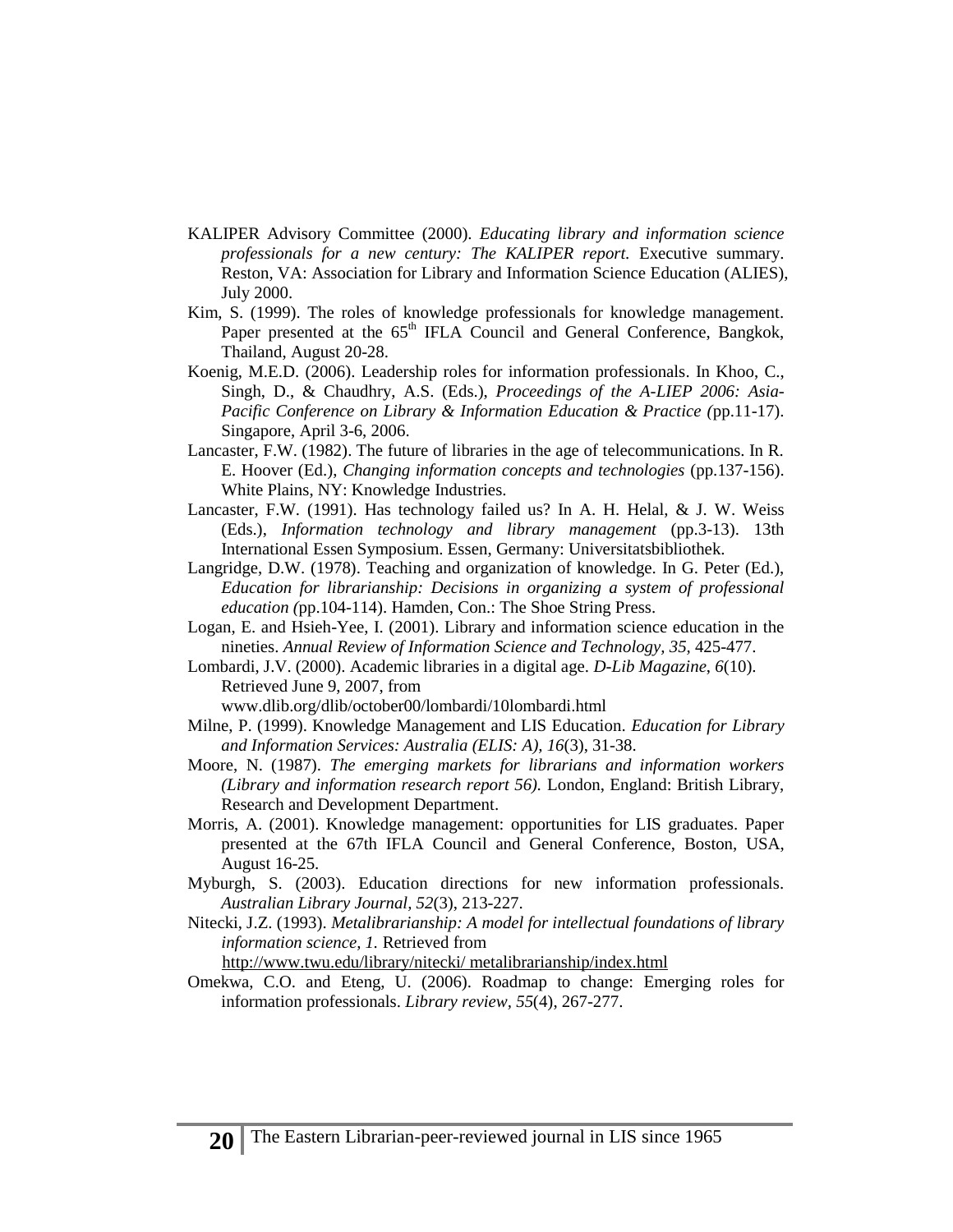- Pemberton, M. and Nugent, C.R. (1995). Information studies: Emergent filed, convergent curriculum. *Journal of Library and Information Science*, *36*(2), 126- 138.
- Pettigrew, K.E. (2001). KALIPER: Introduction and overview of results. *Journal of Education for Library and Information Science 43*(3), 170-181.
- Ponzi, L.J. and Koenig, M. (2002). Knowledge management: Another management fad? *Information Research*, *8*(1).
- Rath, P. (2006). Preparing library and information professionals for the 21st century: Issue and challenges for library and information science educators in India. In C. Khoo, D. Singh, & A.S. Chaudhry (Eds.), *Proceedings of the Asia-Pacific Conference on Library & Information Education & Practice 2006 (ALIEP 2006), Singapore* (pp. 35-40). April 3-6, 2006. Singapore: Nanyang Technological University.
- Raymond, B. (1997). Paradigm in conflict. In R. Apostle and B. Raymond (Eds.), *Librarianship and the information paradigm* (pp.1-36). London: The Scarecrow Press.
- Reardon, D.F. (1998). Knowledge management: The discipline for information and library science professionals. Paper presented at the 64th IFLA Council and General Conference, Amsterdam, August 16-21.
- Rehman, S.U. (2006). New age competencies for information professionals. In C. Khoo, D. Singh and A.S. Chaudhry (Eds.), *Proceedings of the Asia-Pacific Conference on Library & Information Education & Practice 2006 (A-LIEP 2006), Singapore, April 3-6, 2006* (pp.27-34). Singapore: Nanyang Technological University.
- Rehman, S.U. and Chaudhry, A.S. (2005). KM education in LIS programs. Paper presented at the 71th IFLA General Conference and Council, Oslo, Norway, August 14-18.
- Richardson, J.V. (1982). *The spirit of inquiry: The Graduate Library School at Chicago, 1921-1951.* Chicago: American Library Association.
- Roknuzzaman, M. (2009). *When existing and emerging disciplines meet: Library and information science vs knowledge management.* Unpublished PhD Dissertation, School of Knowledge Science, Japan Advanced Institute of Science and Technology (JAIST), Japan.
- Roknuzzaman, M. and Umemoto, K. (2009). How library practitioners view knowledge management in libraries: A qualitative study. *Library Management, 30*(8/9), 643-656.
- Roknuzzaman, M. and Umemoto, K. (2010). KM education at LIS schools: An analysis of KM master's programs. *Journal of Education for Library and Information Science, 51*(4), 267-280.
- Saracevic, T. (1979). An essay on the past and future of information science education-II: Unresolved problems of "externalities" of education. *Information Processing and Management, 15*, 291-301.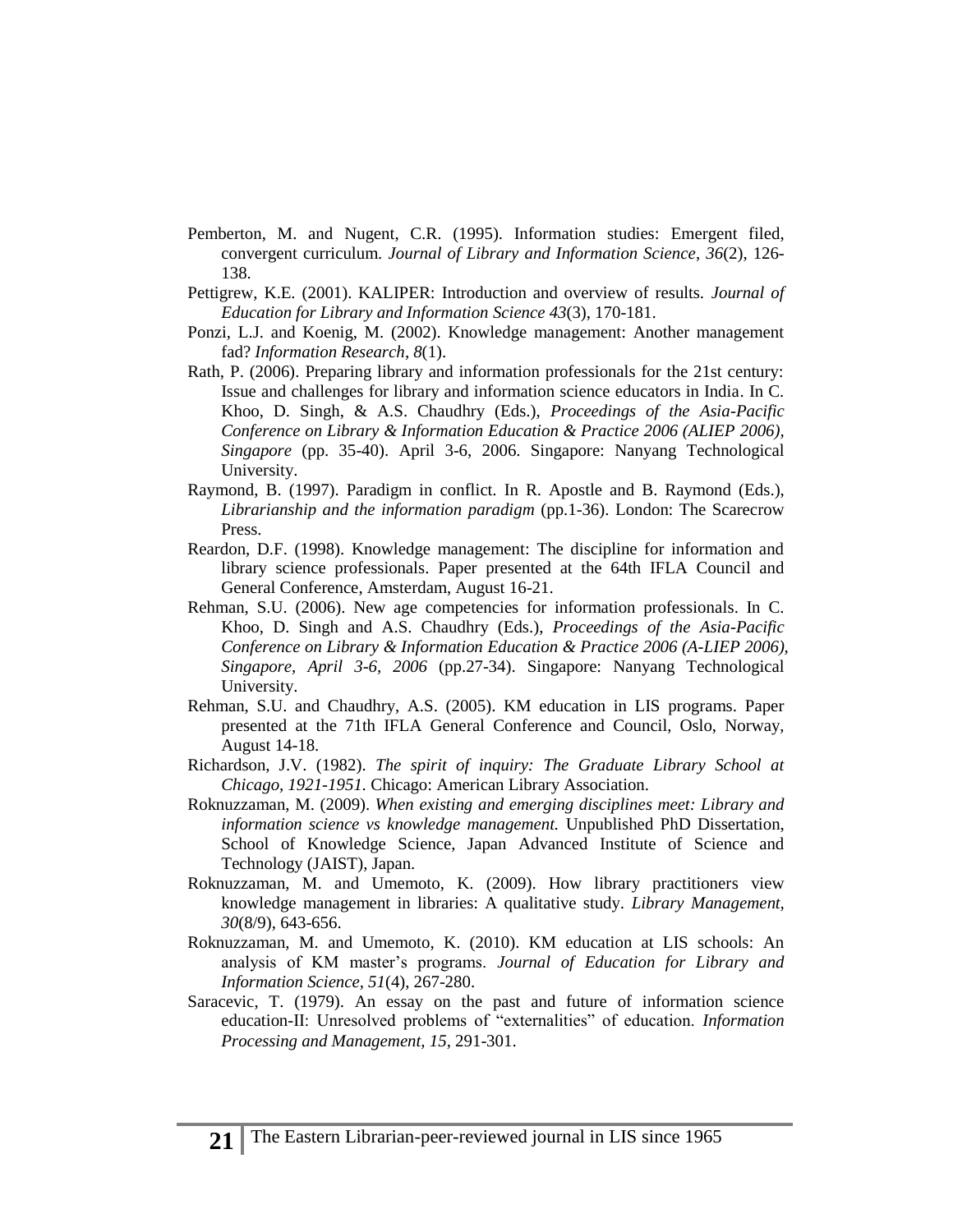- Saracevic, T. (1982). Time for divorce: Setting up degree programs in information science. *Bulletin of the American Society for Information Science, 8*(June), 32.
- Saracevic, T. (1992). Information science: Origin, evolution and relations. In P. Vikkari, & B. Cronin (Eds.), *Conceptions of library and information science: Historical, empirical and theoretical perspectives* (pp.5-27). Los Angeles, CA: Taylor Graham.
- Sarrafzadeh, M. (2005). The implications of knowledge management for the library and information professions. *actKM Online Journal of Knowledge Management, 2*(1), 92-102.
- Sarrafzadeh, M., Martin, B. and Hazeri, A. (2006). LIS professionals and knowledge management: Some recent perspectives. *Library Management, 27*(9), 621-635.
- Schlögl, C. (2005). Information and Knowledge Management: Dimensions and Approaches. *Information Research, 10*(4).
- Scholl, W. and Heisig, P. (2003). Delphi study of the future of knowledge management: Overview of the results. In K. Mertins, P. Heisig, & J. Vorbeck (Eds.), *Knowledge management: Concepts and best practices*  $(2^{nd}$  ed.) (pp.179-187). Berlin: Springer.
- Schrader, A.M. (1995). *One field or two? A definitional analysis of the relationship between library science and information science*. Retrieved from [http://eric.ed.gov/ERICDocs/data/ericdocs2/content\\_storage\\_01/0000000b/80/23/](http://eric.ed.gov/ERICDocs/data/ericdocs2/content_storage_01/0000000b/80/23/c1/56.pdf)  [c1/56.pdf](http://eric.ed.gov/ERICDocs/data/ericdocs2/content_storage_01/0000000b/80/23/c1/56.pdf)
- Selhorst, K. (2007). A framework for knowledge management in a public library: Based on a case study on knowledge management in a Dutch Public Library. Paper presented at the 8<sup>th</sup> European Conference on Knowledge Management, Barcelona, Spain, September 6-7.
- Shera, J.H. (1968). Of librarianship, documentation, and information science. *UNESCO Bulletin for Libraries*, *22*(March/April), 58-65.
- Southon, G. and Todd, R. (2001). Library and information professionals and knowledge management: Conceptions, challenges and conflicts. *The Australian Library Journal*, *50*(3), 259-282.
- Steig, M.F. (1992). *Change and challenge in library and information science education*. Chicago: American Library Association.
- Svenonius, E. and Witthus, R. (1981). Information science as a profession. *Annual Review of Information Science and Technology, 16*, 291-316.
- Swanson, D.R. (1965). Introduction. In *Intellectual Foundation of Library Education, Proceedings of the twenty-ninth Annual Conference of the Graduate Library School* (p.2). Chicago: University of Chicago Press.
- Tague, J. (1979). Information science in graduate library programs. *Canadian Library Journal, 36*(3), 89-99.
- Taylor, R.S. (1966). Professional aspects of information science and technology. *Annual Review of Information Science and Technology, 1,* 15-40.